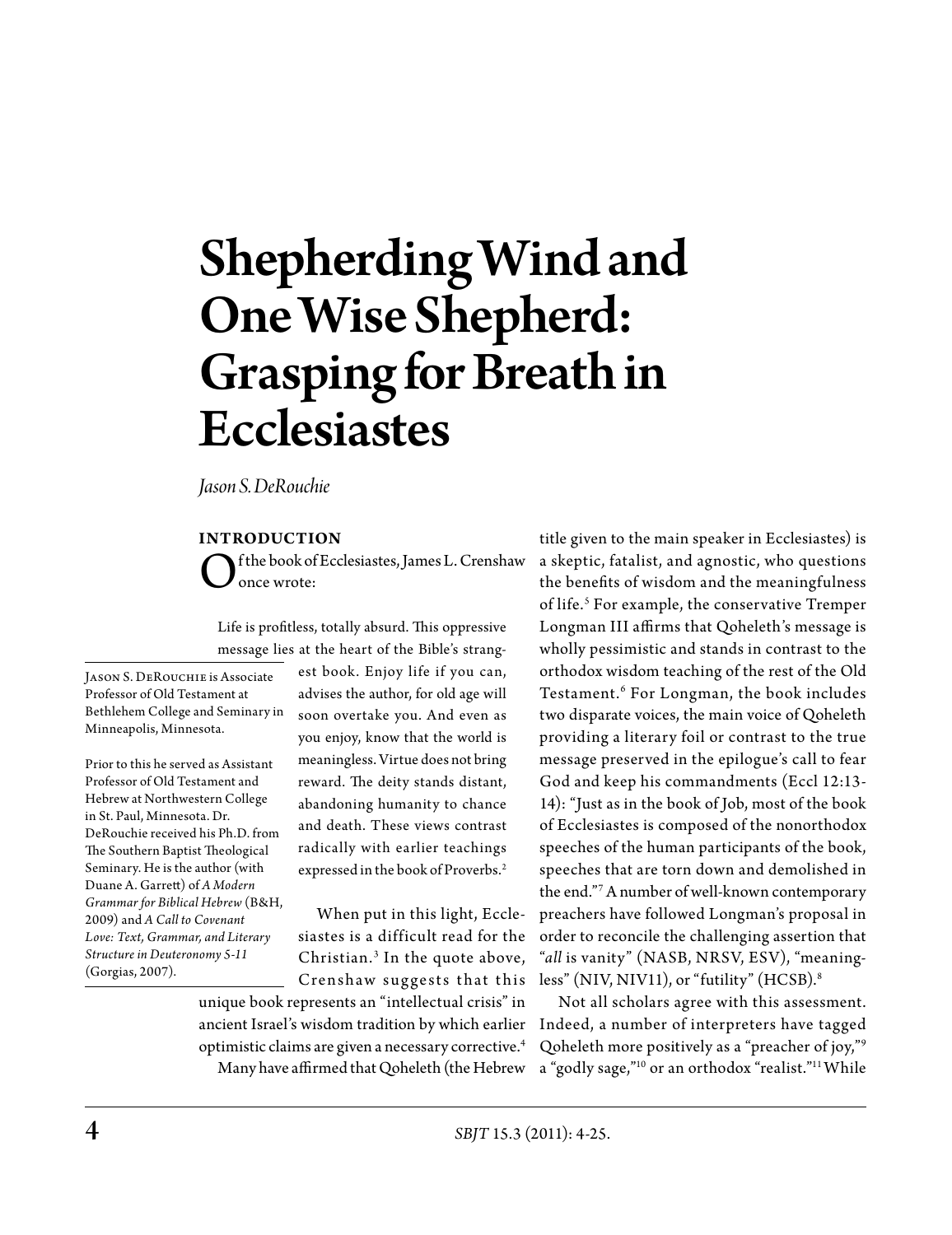the message of Ecclesiastes is highly disputed, $12$ every book in the Christian canon matters, and I am convinced that this book in particular bears distinct lasting significance in this increasingly broken world. We must wrestle with the orthodoxy of Qoheleth's teaching and consider whether the book witnesses divergent and even contradictory voices between the body and its epilogue and with the body itself.<sup>13</sup>

There are at least two issues interpreters often overlook that provide a lens for correctly understanding, evaluating, and applying the message of Ecclesiastes today: (1) the meaning of the Hebrew term *hebel*, which serves as an overarching motif within the book ("*All* is *hebel"* [1:2; 12:8; cf. 1:14; 2:17; 3:19]); and (2) the role and perspective of the epilogue (12:9- 14) in relation to the rest of the book. While this study is devoted to the first of these issues, I hope the unity of the volume as a whole will become apparent in the discussion as we move toward synthesizing the book's lasting message. My prayer is that this fresh look at Ecclesiastes will faithfully disclose the book's teaching and motivate a new generation of "under-the-sun," curse-tasting believers to fear God and to look to him, the Creator-Shepherd, for satisfaction in this trying, suffering-filled, enigmatic world.

#### **Fig. 1. The Structure of Ecclesiastes at a Glance14**

| Prologue (Eccl. 1:1)                     |                                             |                |  |
|------------------------------------------|---------------------------------------------|----------------|--|
| <b>Qoheleth's Queries<br/>(1:2–12:8)</b> | Indicative Motto: All is $HEBEL (1:2)$      |                |  |
|                                          | Introductory Poem (1:3-11)                  | Part           |  |
|                                          | Qoheleth's Investigation of Life (1:12-6:9) |                |  |
|                                          | Qoheleth's Conclusions of Life (6:10-11:6)  | $\sim$<br>Part |  |
|                                          | Concluding Poem (11:7-12:7)                 |                |  |
|                                          | Indicative Motto: All is $HEBEL (12:8)$     |                |  |
| <b>Epilogue</b> (12:9-14)                |                                             |                |  |

# *Hebel* **in Ecclesiastes: An Overview of the Issue**

The noun *hebel* bears a base meaning of Ecclesiastes:19 "breath, vapor, or wisp of air" and occurs sev-

enty-three times in the Hebrew Masoretic Text, with over half of these (thirty-eight) occurring in Ecclesiastes.15 Only three instances of the material sense of "vapor" are found in the Old Testament, and even these highlight the breathlike futility of wickedness (Ps 62:9[10]; Prov 21:6; Isa 57:13). All the rest of the occurrences are non-material and metaphorical, including all instances in Qoheleth.<sup>16</sup> The programmatic use of *hebel* as the thematic motto at both ends of the volume ("Vanity of vanities, says the Preacher, vanity of vanities! All is vanity" [Eccl 1:2; cf. 12:8,  $ESV$ ]<sup>17</sup> as well as its employment as a sustained conclusive refrain in Ecclesiastes suggests that a proper understanding of this term will in large measure uncover the meaning of the book.

A number of the occurrences outside of Ecclesiastes retain the sense of the "ephemeral" or "fleeting" (e.g., Job 7:16; Pss 39:6-7, 11-12; 144:4). In other instances, the noun denotes "valueless" or "inefficacy" (and so "vain"), in that something does not or cannot fulfill what it implicitly promises (e.g., Isa 30:7; 49:4; Job 9:29; Jer 10:2). Accordingly, *hebel* appears to mean "worthlessness" in a number of contexts where it parallels nouns like *tohu* "nothingness," *riq* "emptiness," and *lo᾽yo῾il* "it will not profit" (Isa 30:6, 7; 44:25; 49:4; 57:12; Jer 16:19). Furthermore, in contexts where *hebel* is aligned with nouns like *᾽awen* "iniquity," *kazab* "lie," *ma῾al* "unfaithfulness," and *seqer*  "falsehood," it carries the sense of "deceit" (e.g., Zech 10:2; Ps 62:10; Job 21:34). As such, *hebel* is regularly used by extension to connote false gods (e.g., Deut 32:21; 2 Kgs 17:15; Jer 8:19; 10:8; 14:22; 16:19; Jonah 2:8[9]). Finally, in some texts *hebel* appears to express that which is senseless, foolish, or without thought, as when Elihu states that "Job opens his mouth in *empty talk* (*hebel*); he multiplies words without knowledge" (Job 35:16; cf. Jer 10:3, 8; Ps 39:6[7]).18

In Ecclesiastes, the following various actions, situations, and events are judged *hebel* in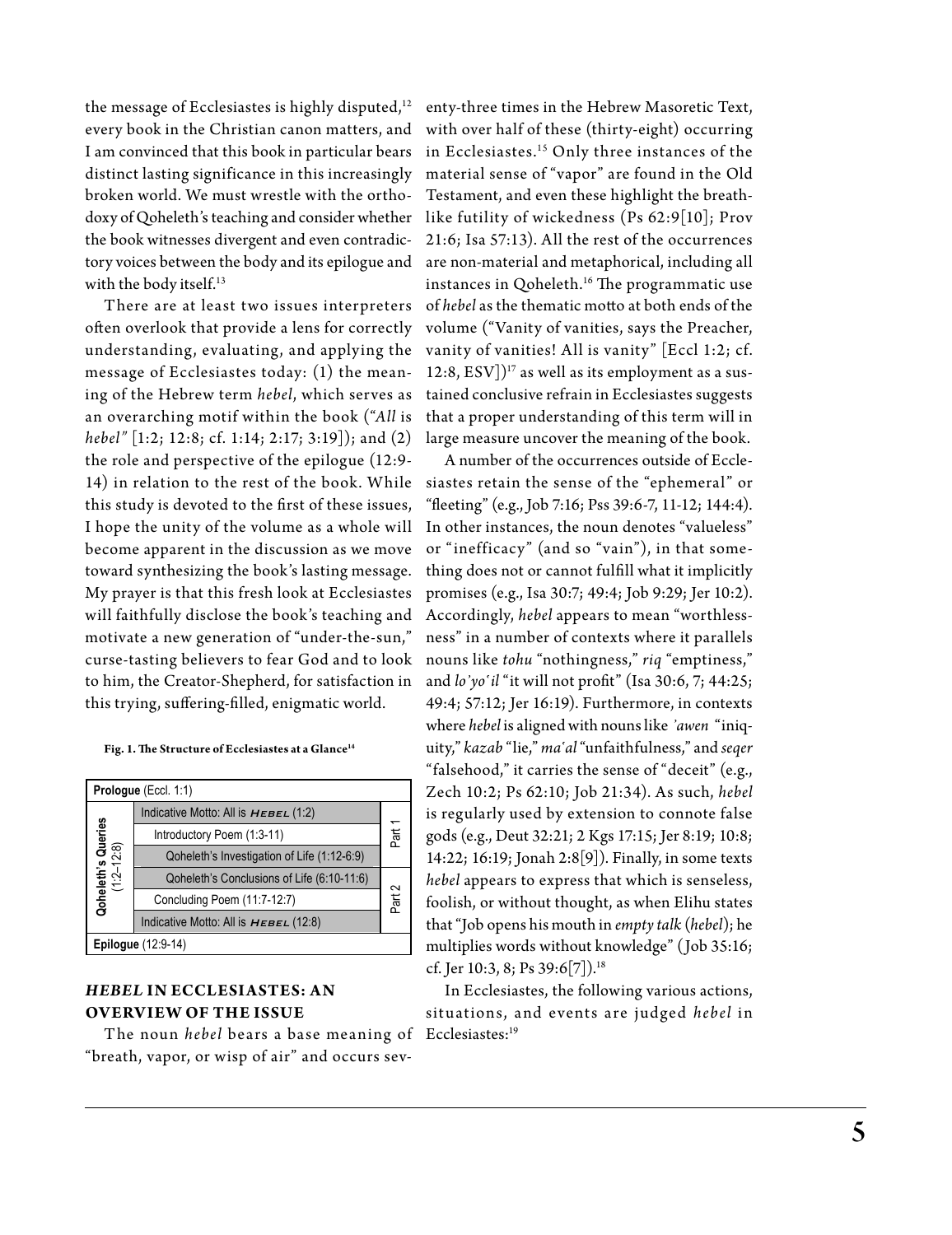(1) Human behavior

(a) toil and its products (Eccl 2:11;  $2:18-26$ ; 4:4, 7-8, 15; 5:10; 6:1-2) (b) pleasure (2:1; 6:9)

- (c) wisdom and growing wise (2:15; 7:15-16) (d) words (5:6-7; 6:10-11)
- (2) Living beings and times in their lives  $(3:18-19; 6:12; 7:15-16; [9:1-2; 9:9;]^{20} 11:10)$
- (3) Divine behavior—events (a) divine justice (2:15, 26; 6:1-2; 8:10, 14) (b) "everything" (1:2, 14; 2:17; 6:3-4; 11:8-9; 12:8)

Over half of the occurrences of *hebel* are found in categories 1a and 3b.

Interpreters generally assign at least one of four distinct categories of meaning to *hebel* in these texts, all of which are at some level extensions of the uses elsewhere, but only the first two of which necessitate a negative reading. *Hebel* may denote that which is  $(1)$  "Vain, meaningless; futile";<sup>21</sup> $(2)$ "Irrational, senseless, absurd"; $22$  (3) "Transient, temporary, fleeting, ephemeral";<sup>23</sup> (4) "Mysterious, incomprehensible, ungraspable, enigmatic."24

A number of interpreters of Ecclesiastes employ multiple senses when rendering *hebel*. Douglas B. Miller has observed, for example, that the *Modern Language Bible* renders *hebel* as futility; worthless; fruitless; useless; emptiness; profitless; follies; vain; unproductive; ineffective; passing; and transit."25 Similarly, in his commentary, R. B. Y. Scott employs "breath," "vapor," "futility/futile," "empty/empty thing," "hollow mockery/thing,"

"transitory," "meaningless," "makes no sense," "anomalies," "oblivion," and "fleeting"—the common element being the lack of value.<sup>26</sup>

Arguing against this practice, however, is the fact that in the book-encompassing motto statements Qoheleth considers as *hebel* everything (*kol*) "under the sun" (1:2; 12:8; cf. 11:8). As such, Michael V. Fox is likely correct that interpreters must maintain continuity of meaning for all the book's *hebel* texts—at least those wherein conclusive judgments are made:<sup>27</sup>

Qohelet's thematic declaration that everything is *hebel* and the formulaic character of the *hebel-*judgments show that for Qohelet there is a single dominant quality in the world and that this quality inheres in the particular *habalim* he identifies…. If Qohelet were saying, "X is transitory; Y is futile; Z is trivial," then the summary, "All is *hebel*" would be meaningless…. To do Qohelet justice, we must look for a concept that applies to all occurrences, or, failing that, to the great majority of them. Then the summary statement "all is *hebel*" can use the word in the sense established in the particulars.

# **Grief & Gladness—Far from**  "MEANINGLESS" OR "ABSURD"

The dominant pejorative translation of *hebel* as "vanity" or "valuelessness" in English versions is likely owing to the influence of "vanity" in the 1611 King James Version, which took its lead from

**Fig. 2. Categories of Meaning Assigned to** *hebel* **in Ecclesiastes**

|                    | <b>Less Abstract</b>                                                  | <b>More Abstract</b>                                                          |
|--------------------|-----------------------------------------------------------------------|-------------------------------------------------------------------------------|
| + Negative view of | Vanity, meaninglessness (of<br>(1)<br>things); futility (of actions)  | Irrationality, senselessness,<br>(2)<br>absurdity                             |
| <b>HEBEL</b>       | "All things in this world are worthless,<br>valueless, or profitless" | "All things in this world are counter-rational<br>or a violation of reason"   |
| ± Negative view of | Transience, temporariness,<br>(3)<br>fleetingness, ephemerality       | Mystery, incomprehensibility,<br>(4)<br>ungraspability, enigma                |
| <b>HEBEL</b>       | "All things in this world are brief"                                  | "All things in this world are not fully in<br>humanity's power to comprehend" |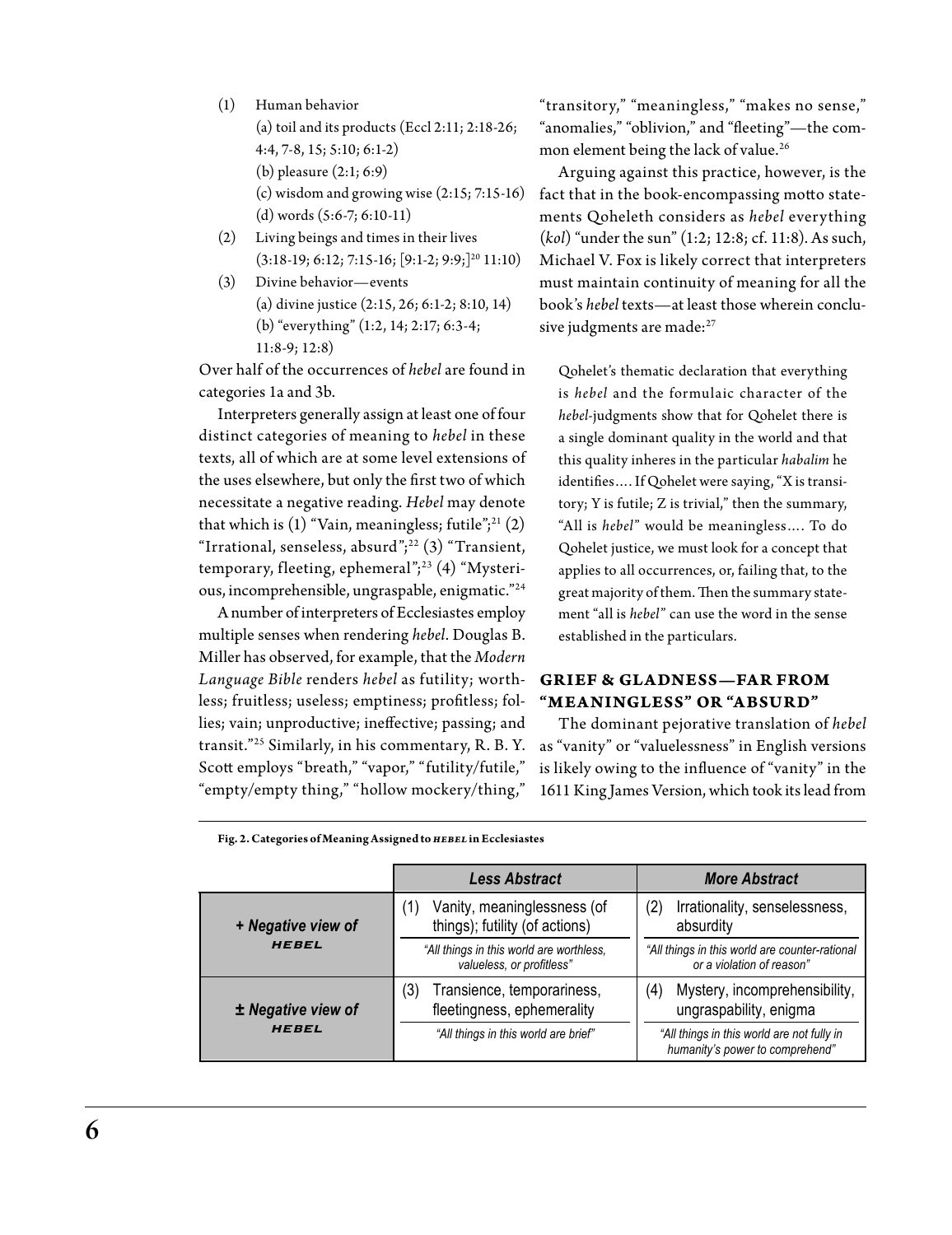Jerome's use of *vanitas* in the Vulgate—a Latin humanity, and the role of each in this world.33 term that limited the semantic range to a value statement such as "emptiness, worthlessness, unreality, vanity" but not "transitory" or "enigmatic."28 The rendering of "vanity," "futility," or even "absurdity" induces many to read Qoheleth's words with a deprecatory slant, thus requiring great efforts to redeem or correct his theology.<sup>29</sup> However, at least three arguments stand against this reading.

First, if the traditional rendering of "worthlessness" is to color the use of *hebel* in Ecclesiastes, one would expect that other words or phrases that denote "vanity," "meaninglessness," or the like would be found alongside the term in the book. However, Ecclesiastes is completely absent of any of the more negative words that accompany *hebel* outside of Ecclesiastes and thus give it a negative tone. Daniel C. Fredericks provides the following list of words that occur collectively nearly one hundred times outside of Ecclesiastes and that might have been expected in the book if *hebel* denotes "valueless": '*ayin* "nothing, naught"; *req* "empty, idle, worthless"; *riq* "emptiness"; *siwe*' "worthless, without result"; *tohu* "nothingness."30

Second, if everything being *hebel* signifies that "all is meaningless or absurd," when Qoheleth claims that "nothing is better than" (3:22; cf. 2:24; 3:12) or that "*x* is better than *y*" (4:9; 5:1; 7:1, 3, 8, 10; 9:4, 16-18), he would be asserting that one thing is more meaningless or more absurd than another. How is this possible?<sup>31</sup>

Third, and most importantly, if indeed *all* things "under the sun" are "meaningless" or "senseless," on what basis did Qoheleth expect people to find truth in his own argument, which is also made "under the sun"?<sup>32</sup> Was this sage truly so blind as to affirm the impossible relativism ("nothing has meaning") espoused by contemporary postmoderns or existentialists? Qoheleth's own teaching would not suggest so, for his queries are fully grounded in metaphysical reality (i.e., the quest lievers) are scathed by the vexing realities of the for knowing truth) and express a highly developed (even orthodox) understanding about God,

Qoheleth testified, "I applied my heart to seek and to search out by wisdom all that is done under heaven" (2:13). His programmatic question was, "What does man gain (*yitron*) by all the toil at which he toils under the sun?"  $(1:3).<sup>34</sup>$  In the end, Qoheleth became convinced that "all was *hebel* and a striving after wind, and there was nothing to be gained under the sun" (2:11). Such truths pained the sage as he wrestled to understand what today is often called "the problem of evil."35 Indeed, he tagged much in this life "evil, trouble" (9:3; cf. 4:3; 9:12; 11:2), "grievous evil" (5:13, 16; 6:2; cf. 2:17), "great evil" (2:21), and "unhappy business" (1:13; 4:8)—all declarations that affirm a standard of truth and a conviction that the universe needs "straightening" (1:14-15; 7:13; cf. 7:29).36 One would not say such things if one was convinced that life was of no consequence, pointless, or futile. Pain or offense testifies to one's innate sense of meaning and purposefulness, whether accurate or misguided.

Qoheleth's conclusion regarding no advantage was qualified by the phrase "under the sun" (2:11), which is shorthand for *the restricted sphere of activities he was privileged to observe* without any bracketing out of God or his providential role.<sup>37</sup> To be "under the sun" is to be identified to what is universally true for all humanity, believer and nonbeliever alike, throughout all time since the fall of mankind.38 Significantly, while there was no gain "under the sun"  $(2:11)$ , even in this beautiful yet broken passing life (3:11; 7:15), the wise—those who fear God—can experience gain (2:13) that will be enjoyed beyond God's promised future judgment (3:17; 7:12, 18-19; 8:12-13; cf. 12:13- 14; Ps. 73:23-26). "There is more gain (*yitron*) in wisdom than in folly" (2:13), "wisdom preserves the life of him who has it" (7:12), and "the one who fears God shall come out" (7:18).

In this age, *all* humans (and not just rebel unbecurse (1:14-15; 7:13) and by the creaturely limitations of not *fully* being able to know "what God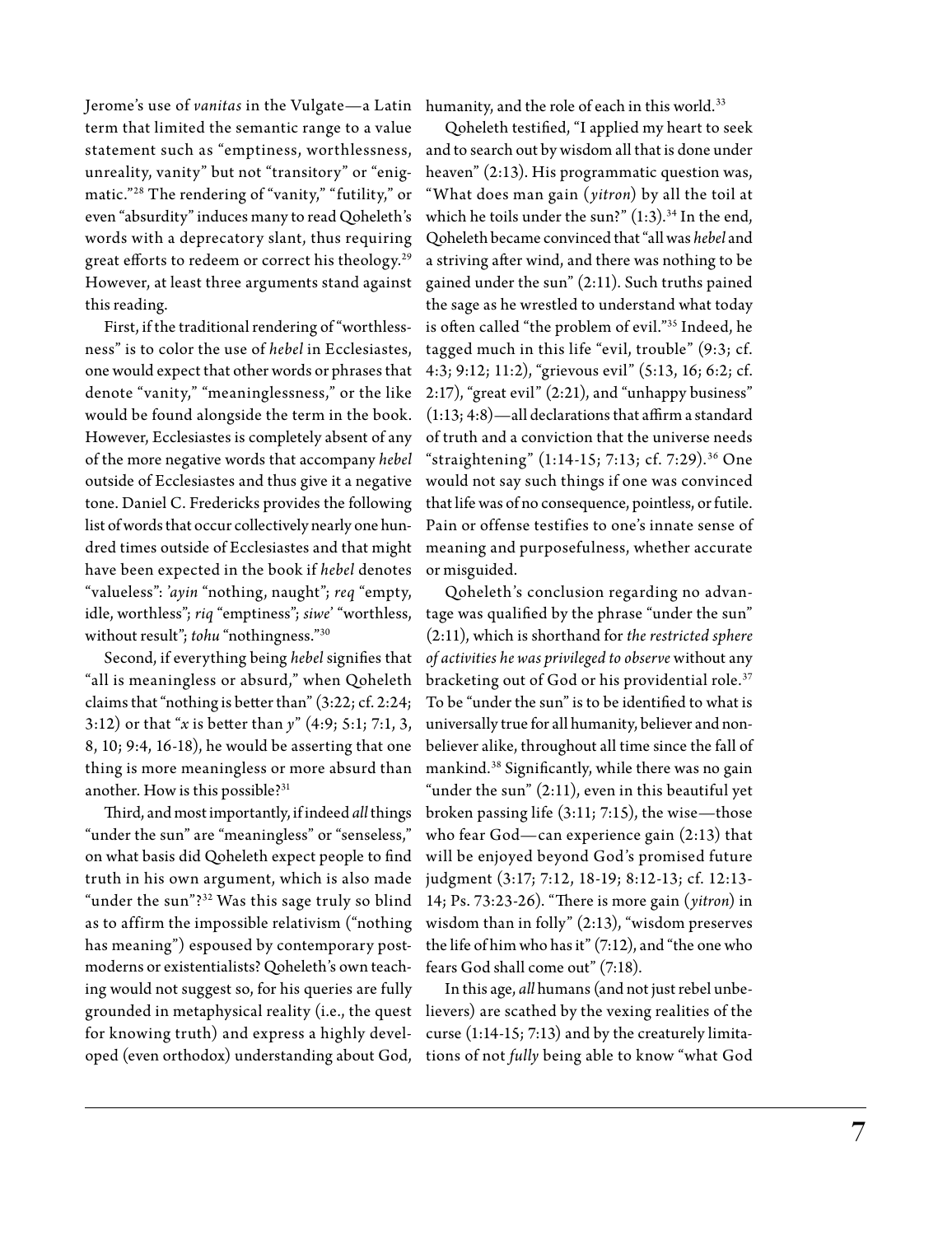has done from the beginning to the end" (3:11; cf. 8:17), both with respect to the present (6:12; 9:1, 12; 11:5) and to the future (2:19; 3:22; 6:12; 7:14; 8:7; 10:14; 11:2). Nevertheless, such challenges can themselves be means of grace—gifts of the Creator designed to show us our place (3:18), to motivate fear of him (3:14), and to free us truly to enjoy moments of life in this vexing world (2:24- 26; 3:12-13, 22; 5:18-20; 7:14; 8:15; 9:7, 9-10; 11:8- 9).39 This supreme Overseer of all not only gives mankind its toilsome life (5:18; 8:15; 9:9) and he was an orthodox realist and godly sage. He did "unhappy business"  $(1:3; 3:9)$  but also grants to some people tastes of wisdom, knowledge, and joy  $(2:26)$ .<sup>40</sup> God alone supplies the power to delight in wealth, possessions, and honor (5:19; 6:2), and he alone grants the ability to eat, drink, and take pleasure in toil (3:13; 5:19). He "makes everything" (11:5), and therefore humanity's call is to surrender dependently to the one who governs all, fearing him in a way that fuels persevering trust in God through pain and pleasure unto eternal salvation (7:12, 18; 11:9; 12:13-14). "Though a sinner does evil a hundred times and prolongs his life, yet I know that it will be well with those who fear God, because they fear before him. But it will not be well with the wicked, neither will he prolong his days like a shadow, because he does not fear before God" (8:12-13).

Intriguingly, Qoheleth's frustrations do not appear to have been limited to the "problem of evil." He also struggled with the "problem of good"—namely, how God could allow some things to work out as one would expect in this crooked world.41 Qoheleth recognized the true nature of mankind ("there is not a righteous man on earth who does good and never sins" [7:20; cf. 4:4; 7:29; 9:3]) and the global impact of the curse ("Consider the work of God: who can make straight what he has made crooked" [7:13 with 11:5]). As such, to him what was *hebel* included not only times when life appeared "unfair," as when "a person who has toiled with wisdom and knowledge and skill must leave everything to be enjoyed by someone who did not toil for it" (2:21),

but also when justice was followed, as when "to the one who pleases him God has given wisdom and knowledge and joy, but to the sinner he has given the business of gathering and collecting, only to give to one who pleases God. This also is *hebel* and a striving after wind" (2:26). Similarly, the sweetness of fresh mercies at dawn and of pleasures during cloud-cast skies was as much *hebel* (11:7-8) as the unjust gain of the wicked (8:14).

Qoheleth was neither a relativist nor a skeptic; not dismiss life as inconsequential or even counter-rational but instead called his readers to use the very pains and pleasures of life as generators of dependence (i.e., fear) in one Supreme Creator, whose judgments are unsearchable and whose ways are inscrutable  $(12:1; cf. Rom 11:33).<sup>42</sup> As$ observed by Graham S. Ogden, because Qoheleth applies *hebel* to both negative and positive situations, "the traditional rendering 'vanity' is most inappropriate."43

# **Inscrutable Repetitiveness— Far from "Temporary"**

While likely not pointing to any "meaninglessness" or "absurdity" in life, could *hebel* for Qoheleth have signaled life's "temporary, fleeting" nature? Kathleen A. Farmer argues for this reading by noting how frequently the phrase *re'ut ruah* "striving after wind" (ESV) stands as a virtual equivalent to *hebel* (Eccl 1:14; 2:11, 17, 26; 4:4, 16; 6:9).44 Specifically, the use of *ruah* "wind" suggests to her that the material referent of "vapor" or "breath" serves as a pointer to the ephemeral that should color our understanding of *hebel* in each instance.<sup>45</sup> She fails to consider enough, however, that the parallel with *hebel* is not simply *ruah*  "wind" but the phrase *re*'ut ruah, the significance of which will be addressed below.

Daniel C. Fredericks also views "temporary" as the principle sense of *hebel*. He identifies a number of conceptual and lexical parallels between Ecclesiastes and other biblical wisdom material related to life's brevity,<sup>46</sup> and he then overviews how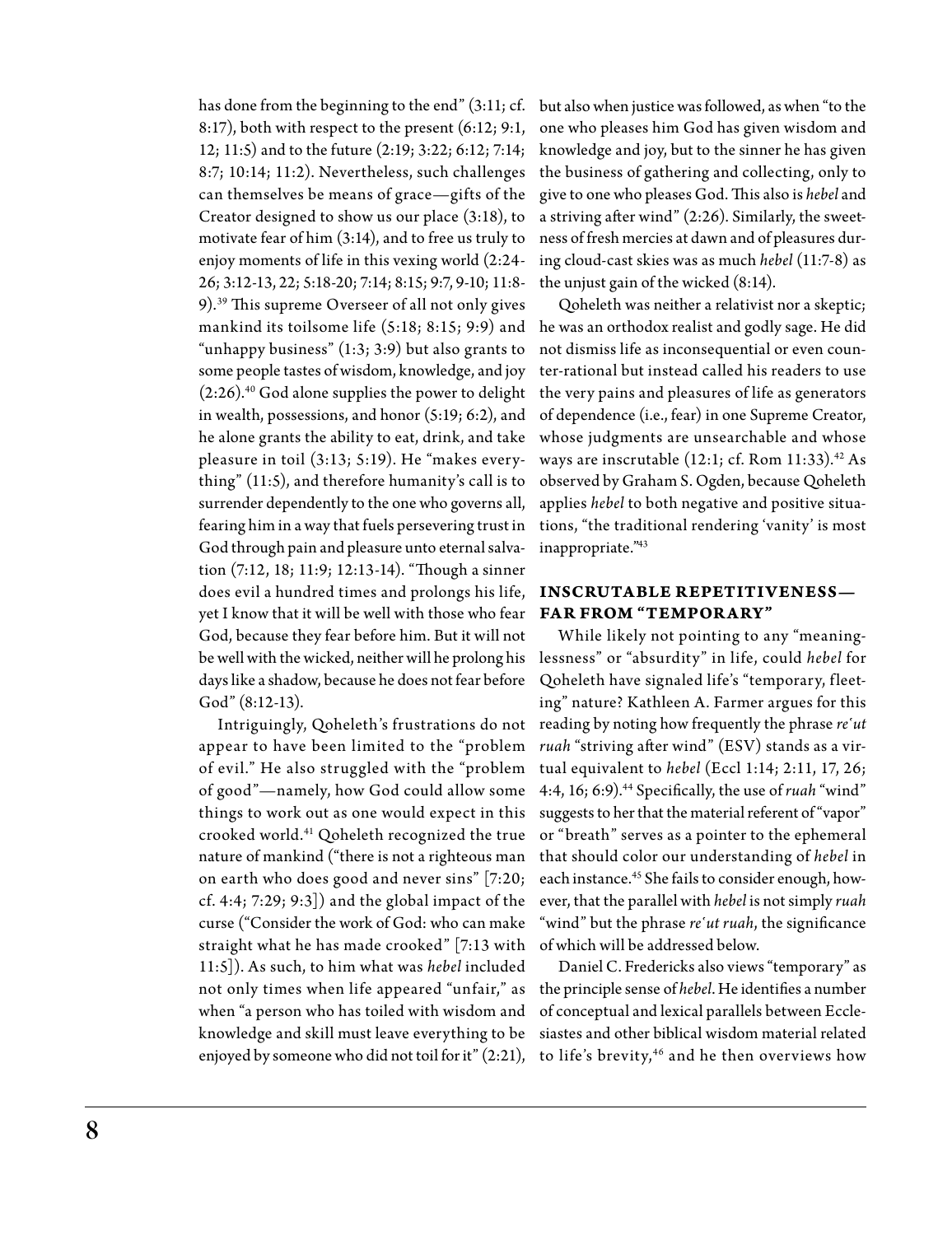the concept of time plays a central role in Qoheleth's queries.<sup>47</sup> For example, each of the three poetic sections (1:4-11; 3:1-8; 12:2-7) address the unchanging cycles of "every matter under heaven" (3:1) so that it can be said, "There is nothing new under the sun" (1:9). Following a repetitive course are not only inanimate natural phenomena like the sun, wind, and water (1:5-7) but also humans, both generationally and individually, in their movement through life to its end (1:4; 2:12, 18; 12:2-7). The fleeting nature of human existence climaxing in death itself (2:16; 3:2-3; 5:15-16; 6:3-6; 7:1-4, 15, 17; 7:26; 8:8, 13; 9:3-6, 10; 12:7) calls for every person to discern carefully the perfect timing of one's activity, be it planting or plucking, weeping or laughing, loving or hating (3:1-8). With such truths in mind, Fredericks renders the overarching motto of 1:2: "'Breath of breaths,' said Qoheleth, 'Breath of breaths. Everything is temporary!'"48

No one can question Qoheleth's interest in the temporal sphere. A number of arguments, however, suggest that his use of the time motif (one of many in the book) $49$  served less to stress life's brevity and more to identify the *enigma* of life's repetitive nature and of each generation's relative insignificance in the scope of history.<sup>50</sup>

flipping and emptying of the hourglass is merely one means by which God creates unanswerable questions that in turn generate God-dependence. After observing God's call on mankind to live wisely in all seasons of life (3:1-10), Qoheleth clarified the point of his temporal observations (3:11): "God has made everything beautiful in its time. Also, he has put eternity into man's heart, yet so that he cannot find out what God has done from the beginning to the end." Each individual has a sense of infinity within yet lacks an ultimate grasp of creation's history from start to finish. "You do not know the work of God who makes everything" (11:5). While the past is rarely remembered (1:11; 2:16; 9:5, 15), God chooses to recycle what has been (3:15). Yet he does so in a way that the present is not fully understood (6:12; 9:1, 12) and the

future remains unknown (2:19; 3:22; 6:12; 7:14; 8:7; 10:14; 11:2, 6). "I saw all the work of God, that man cannot find out the work that is done under the sun. However much man may toil in seeking, he will not find it out" (8:17). The Lord alone holds the keys to this cursed world, and even one's ability to eat, drink, and find joy in toil is fully dependent on God (3:12-13; cf. 2:26; 5:19; 6:2).<sup>51</sup> In the Apostle Paul's words, "What do you have that you did not receive?" (1 Cor 4:7).

Why would God orchestrate an inscrutably repetitive world where everything from beginning to end is established and unchanging and where mankind lacks full understanding and stands unswervingly reliant on the Creator for everything? "God has done it, so that people fear before him…. I said in my heart with regard to the children of man that God is testing them that they may see that they themselves are but beasts" (3:14, 19). Only those who recognize they are creatures can "Remember your Creator" (12:1), and only those who fear God (the wise) persevere through the present age in light of the future judgment (11:9; 12:13-14; cf. 3:17; 7:12, 18; 8:12-13).

First, Qoheleth is emphatic that the sustained his judgments focus not on life's brevity but on Second, as highlighted in a number of the statements that parallel Qoheleth's *hebel*-conclusions, the bitter lack of gain under the sun.<sup>52</sup> Human existence in this age is mysteriously and vexingly ungraspable and perplexing. For example, in 4:7-8 we read: "Again, I saw *hebel* under the sun: one person who has no other, either son or brother, yet there is no end to all his toil, and his eyes are never satisfied with riches, so that he never asks, 'For whom am I toiling and depriving myself of pleasure?' This also is *hebel* and an unhappy business." This text describes the workaholic businessman, who ever climbs the corporate ladder while never finding contentment or joy. The language of "no end," "never satisfied," and "never asks" all point to a reality that is anything but temporary.<sup>53</sup> Furthermore, far from providing a word of encouragement, this *hebel*-situation is also an "unhappy business." Shouldn't one find comfort rather than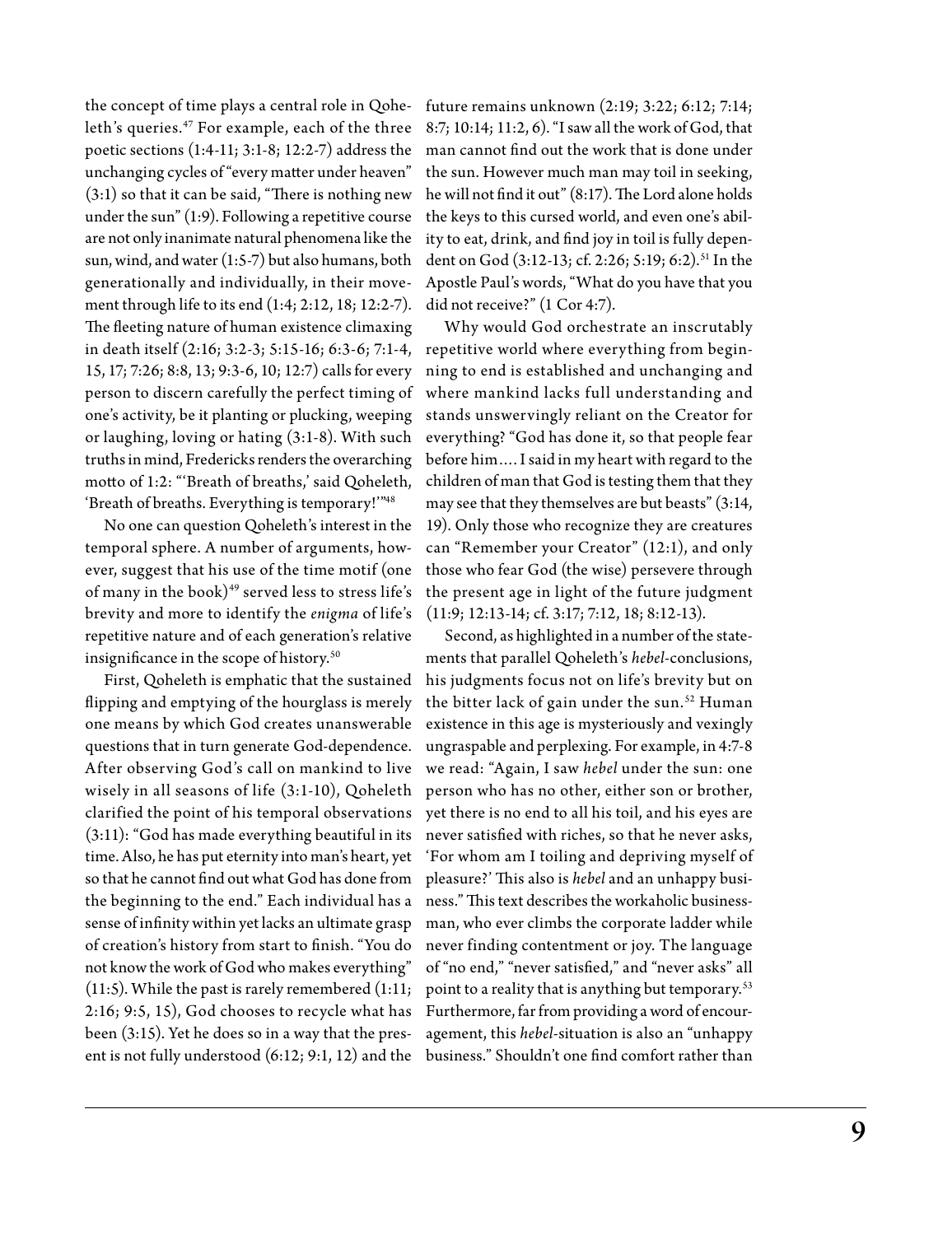pain if the point was to stress the brevity of an  $\;$  the work of God in space and time, but the result unsatisfied life?<sup>54</sup>

Similarly, in  $2:14-17$  and  $9:3$ , Qoheleth lamented over a troublesome fact—namely, that wise and fool alike are corrupt and die, passing from memory. Such weighty thoughts gave rise not only to the declaration of *hebel* but also to grief and to the hating of this life (2:15, 17). Likewise, in 2:18-23, the leaving of one's wealth to another who never worked for it is not simply *hebel* (2:19, 21, 23) but a "great evil" (2:21) that leads to a lifetime of "sorrow" and "vexation," "despair over all the toil of my labors under the sun" (2:20, 23). Finally, to have wealth, possessions, and honor and yet not be enabled to enjoy them is both *hebel* and "a grievous evil"  $(6:2)$ . Rather than celebrating the fleeting nature of pain, Qoheleth is frustrated with realities in life that he cannot understand—realities that from the perspective of a human lifetime are far from transient.<sup>55</sup>

# **Unsearchable Riches—Life's "Enigmas" as a Gener ator for Godliness**

"Light is sweet [not meaningless or absurd], and it is pleasant for the eyes to the see the sun. So if a person lives many years [far from brief], let him rejoice in them all [far from meaningless or absurd]; but let him remember that the days of darkness will be many [not few and fleeting]. All that comes is enigma (*hebel*)." (11:7-8)

When Qoheleth asserted that "all" in creation was *hebel* (1:2; 12:8), I believe he meant that nothing in the universe this side of eternity was fully understandable, whether bad or good. The point here is *not* that truth is "unknowable" or "unintelligible" but that reality is "unfathomable." "Oh, the depths of the riches and wisdom and knowledge of God! How unsearchable are his judgments and how inscrutable his ways! (Rom 11:33). These words of Paul echo Qoheleth's conclusions: "I saw all the work of God, that man cannot find out the 11:5). Qoheleth's initial quest was to understand But know that for all these things God will bring

was frustration, as more knowledge raised more questions. "I applied my heart to know wisdom and to know madness and folly. I perceived that this also is but a striving after wind. For in much wisdom is much vexation, and he who increases knowledge increases sorrow" (1:17-18).

Everything in this time-bound, curse-influenced creation bears a level of *enigma*, meaning that life "under the sun" is frustratingly perplexing, puzzling, or incomprehensible, though still with meaning and significance.<sup>56</sup> While able to know and understand some truths, realities like the repetitive character of life and nature (1:4-7, 9-10), the soul's inability to be satisfied (1:8), and the failure of every new generation to learn from the past (1:11) make existence in this present age "wearisome" at best  $(1:8; cf. 8:17; Ps. 73:16)$ .

work that is done under the sun" (Eccl 8:17; cf. the ways of your heart and the sight of your eyes. No one is free from this burden, whether rebel or remnant. Indeed, a relationship with the Creator only increases the questions. Nevertheless, it also offers warranted expectation of future salvation on the other side of judgment. This is what Qoheleth meant when he said, "there was nothing to be gained under the sun" (2:11) but "there is more gain in wisdom than in folly" (2:13). For in fearing God one is able to delight even amidst life's perplexities and to find persevering hope in eschatological justice, confident that the Creator is still on the throne and that he knows what he is doing. In Qoheleth's words, "God will judge the righteous and the wicked, for there is a time for every matter and for every work" (2:17). Similarly, it is those who fear God who will persevere, for "wisdom preserves the life of him who has it" (7:12; cf. 7:18). And again, "It will be well with those who fear God … but it will not be well with the wicked" (8:12-13). Life's enigmas serve as generators of godliness, unsearchable riches for those enabled to use them rightly (2:26; 3:13; 5:19; 6:2). "Rejoice, O young man, in your youth, and let your heart cheer you in the days of your youth. Walk in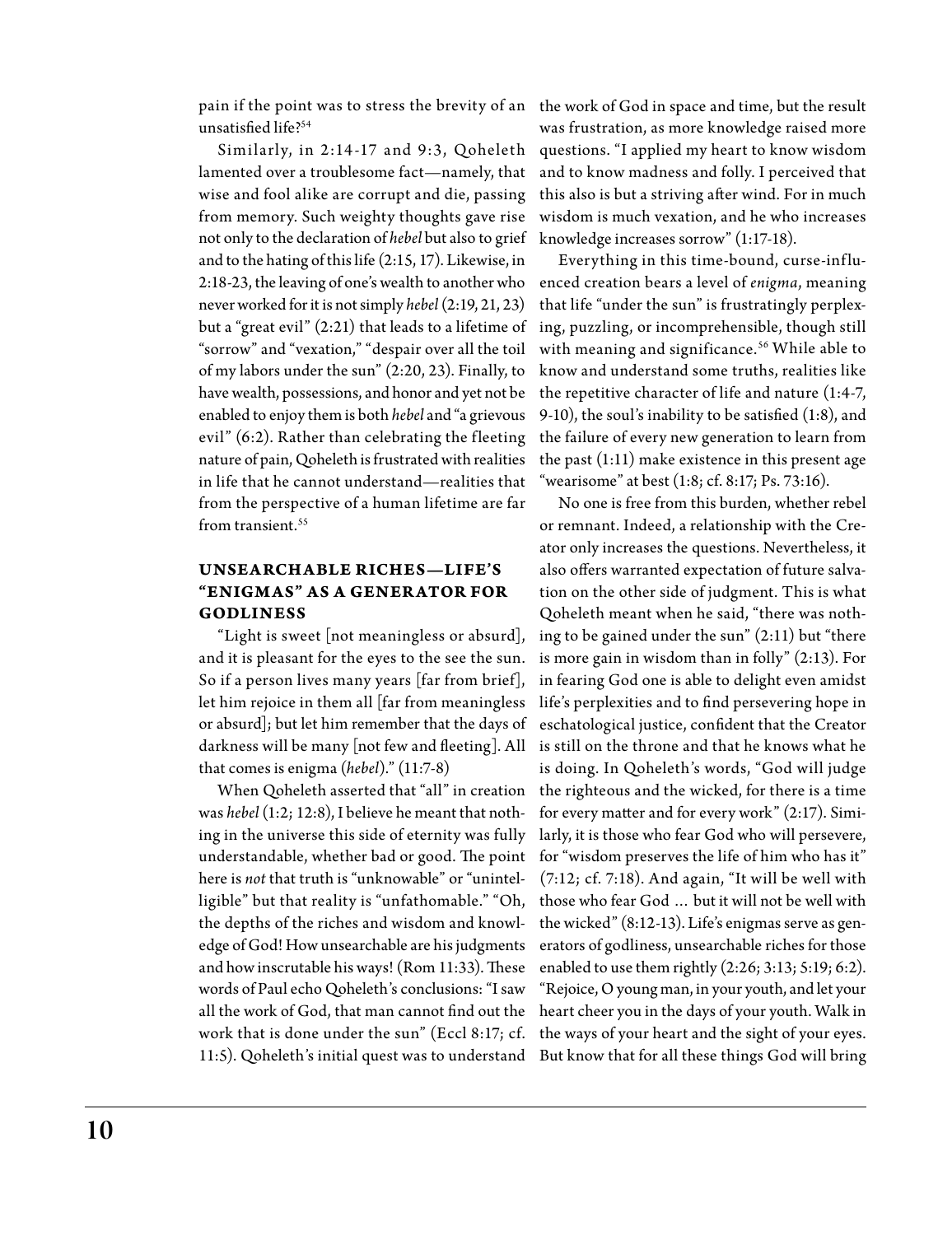you into judgment…. Remember your Creator"  $(11:9; 12:1).$ 

In what appears to be an intentional affirmation of Qoheleth's *hebel*-judgments, the Apostle Paul stated these truths this way (Rom 8:20-21, NIV11): "The creation was subjected to frustration (*mataiotēs*) not by its own choice, but by the will of the one who subjected it, in hope that the creation itself will be liberated from its bondage to decay and brought into the freedom and glory of the children of God."57 In the present, we suffer, "groaning inwardly" and often not even knowing how to pray (8:23, 26); but all this painful, enigmatic experience is necessary in order to move us to glory (8:17; cf. Acts 14:22). And in that future day, the one in whom "there is no variation or shadow due to change" (Jas 1:17) will "wipe away every tear from their eyes, and death shall be no more, neither shall there be mourning, nor crying, nor pain anymore, for the former things have passed away…. No longer will there be anything accursed" (Rev 21:4; 22:3; cf. Isa 26:8).

# **The Search for the Unsearchable in Ecclesiastes**

A yet unstated support for reading *hebel* as "enigma" needs now to be noted. It relates to the recurring phrase *re῾ut ruah* (1:14; 2:11, 17, 26; 4:4, 6; 6:9) and the parallel *ra῾yon ruah* (1:17; 4:16),58 both of which are regularly appended to Qoheleth's *hebel*-judgments, bearing the same contexts and referents. While Qoheleth retains two different phrases, it is difficult to distinguish them, so the English versions render them equivalently as "a striving after wind" (RSV, NASB, ESV), "a chasing after the wind" (NIV, NRSV, NIV11), "grasping for the wind" (NKJV), and "a pursuit of the wind" (HCSB).<sup>59</sup> Scholars agree that the forms *re῾ut* and *ra῾yon* derive from the Semitic root *r*<sup>'</sup>*h*, but there is question as to whether they are Hebrew meaning "shepherding, grazing" or borrowed from Aramaic meaning "desire, will; parallel use of *ra῾yon libbo* in 2:22-23, a text with thought."60 In the former, "wind" is seen as an a number of lexical parallels to 1:17-18. "What

mouths of fools will shepherd/graze on [*yir῾eh*] folly" or Hosea 12:1[2] where Ephraim's attempt at international alliances is described as "herding/feeding on wind [*ro῾eh ruah*] and pursuing the east wind." Here Qoheleth's point would be that in this enigmatic world, attempts to grasp or control God's ways are as impossible as herding the wind.61 If from Aramaic, "wind" is either viewed descriptively as "windy thoughts," meaning unsubstantial, gain-less, ineffectual, or ungraspable mental activity, $62$  or subjectively as "wind's desire," connoting random fleetingness.<sup>63</sup>

At least two factors should be kept in mind when assessing the meaning of these phrases: (1) the possibility of distinct though overlapping meanings and (2) the meaning and function of any other occurrences of the root *r῾h* in the book. First, while the two phrases are similar and occur in comparable context, the fact that they are different may suggest related but different meanings. Help may be found in assessing the few texts where the phrases are *not* linked with *hebel* judgments. Each phrase is used alone once (1:17; 4:6), and in 2:22 the related phrase *ra῾yon libbo* occurs.

#### *Fruitless Thoughts*

We begin with 1:17-18: "I applied my heart to know wisdom and to know madness and folly. I perceived that this also is but *ra῾yon ruah*. For in much wisdom is much vexation (*ka'as*), and he who increases knowledge increases sorrow (*mak'ob*)." According to Qoheleth, one's growth in wisdom is always accompanied by torment and pain, likely due to increased questions that arise with more knowledge. Because the whole of this experience is equated to *ra῾yon ruah*, the phrase could easily mean either "shepherding of wind" (i.e., making sense of all God's world is impossible) or "thoughts of wind" (i.e., mental wrestlings are ineffective at putting together all of God's world).

objective genitive, as in Proverbs 15:14 where "the has a man from all the toil and *ra῾yon* of heart Support for the latter option is suggested by the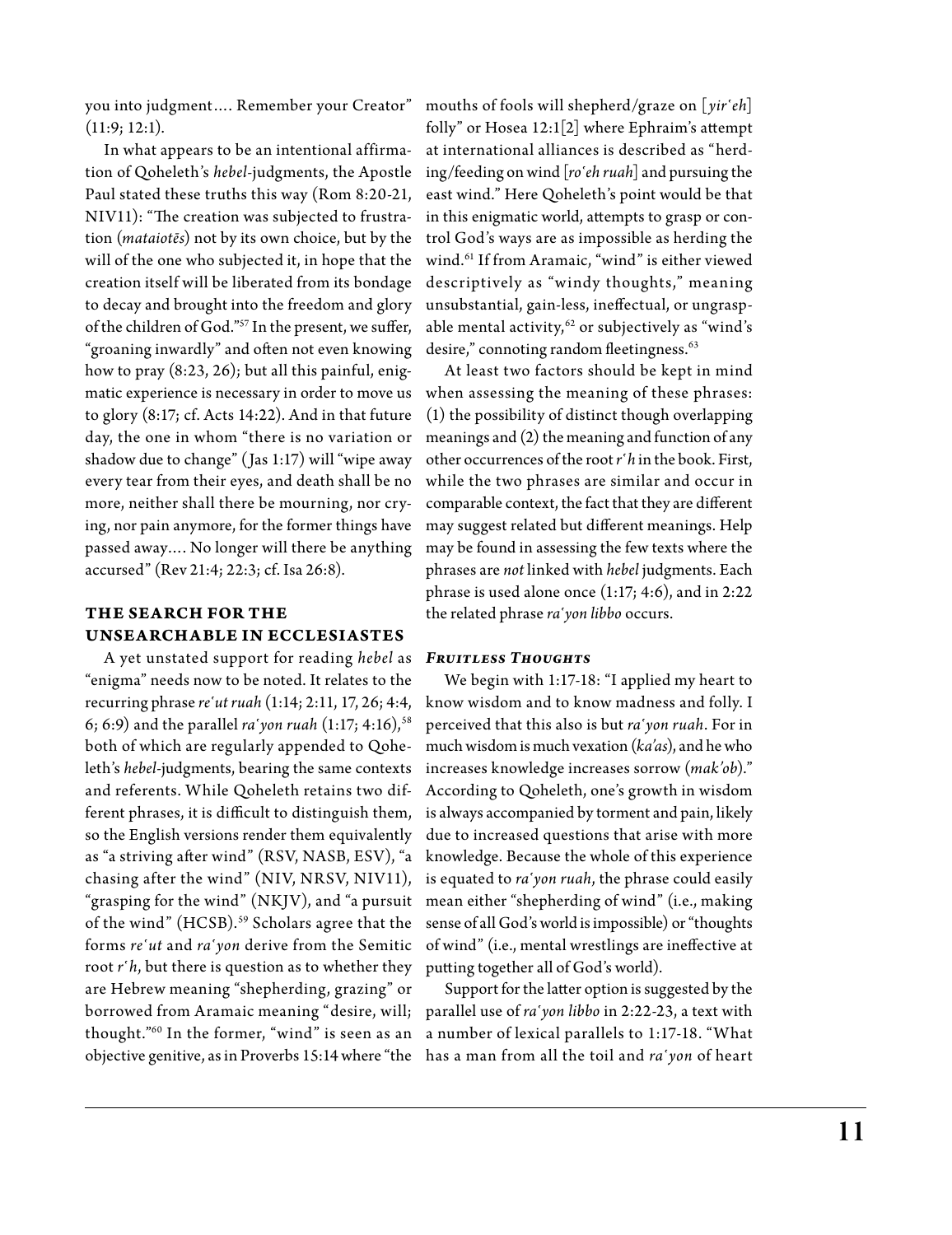(*leb*) with which he toils beneath the sun? For all his days are full of sorrow (pl. of *mak'ob*) and his work is a vexation (*ka῾as*). Even in the night his heart (*leb*) does not rest. This also is *hebel*." With *ra῾yon ruah*, the sage appears to address internal mental wrestlings that disturb during the day and keep one awake at night. While the phrase could express "a shepherding of one's heart" (i.e., trying to get one's mind under control), the description parallels closely the use of the Aramaic *ra῾yon leb* in Daniel 2:30, where the king's perplexing and mysterious dreams of the night are referred to as *ra῾yon libbak* "thoughts of your mind."64 I suggest, therefore, that *ra῾yon ruah* in Ecclesiastes 1:17 and 4:16 means "windy thoughts" or "disturbing thoughts that are ineffectual, bearing no gain."65 The close alignment with enigma is clear. "When I applied my heart to know wisdom, and to see the business that is done on earth, how neither day nor night do one's eyes see sleep, then I saw all the work of God, that man cannot find out the work that is done under the sun. However much man may toil in seeking, he will not find it out. Even though a wise man claim to know, he cannot find it out" (8:16-17).

## *Shepherding Wind & the One Shepherd*

The more common parallel phrase to *hebel* in Ecclesiastes is *re῾ut ruah*, occurring alone in only one of its seven uses (4:6): "Better is a handful of quietness than two hands full of toil and *re῾ut ruah*." The contrast of one portion of "calm" (i.e., wealth earned peacefully and without strain) with a double portion of toil and *re'ut ruah* suggests that the latter grouping points to frustrating, laborious activity. While a meaning comparable to *ra῾yon ruah* "thought of wind" is possible here, the formal distinction of *re*<sup>t</sup>ut ruah makes plausible a difference in meaning—namely, "a shepherding of wind," which on every account would be a straining, fruitless task. This interpretation of *re'ut ruah* is rendered more likely in light of the way the connection with the Hebrew root *r῾h* "shepherding, grazing" would contribute to the overarching mes-

sage of the book. This moves us to our second issue that must be addressed when assessing the meaning of the phrases accompanying *hebel*—namely, other occurrences of *r῾h* in Ecclesiastes.

Besides the nine combined instances of *reut*  (1:14; 2:11, 17, 26; 4:4, 6; 6:9) and *ra῾yon* (1:17; 4:16) in the book, the only other occurrence of *r῾h* is in 12:11 where the words of the wise are said to be "given by one Shepherd [ro'eh 'ehad]."<sup>66</sup> While no other scholar of whom I am aware has connected the sustained refrain *re῾ut ruah* with the mention of shepherd in the epilogue, I hope to show how this link is an important part of the book's artistry and lasting message.

Most English versions render the substantival participle ro'eh with the capitalized "Shepherd," pointing to the translators's identification of this shepherd with Yahweh, Israel's one God (e.g., RSV, NIV, NASB, ESV, HSCB but not NRSV, NIV11). While affirming the likelihood of this reading, R. N. Whybray could find no clear reason why the "shepherd" epithet in relation to God or the emphasis on his "oneness" would be used in this context.67 In light of this dilemma, Michael V. Fox argued that *ro῾eh᾿ehad* in 12:11 pointed not to Yahweh but to "a herdsman," with the adjective *'ehad* serving as an indefinite article rather than as the number "one." Fox set forth his case as follows: (1) The epithet "shepherd" is never used by itself for God and always points to him as provider and protector, roles not relevant in this context; (2) the specific teachings of the sages are never said to be given directly from God; (3) it is not the words of wisdom but the "goads" and "nails" that are "given"; and (4) the emphatic use of *᾿ehad* as "one" would make the second half of verse 11 "a theological declaration of monotheism divorced from its context."68

While a number of commentators follow Fox (e.g., Seow, Longman, Krüger, Ogden [2nd ed.]), the case for identifying ro'eh with Yahweh is stronger than some believe. First, the rarity with which *᾽ehad* functions as an indefinite article along with the fact that alleged instances are almost solely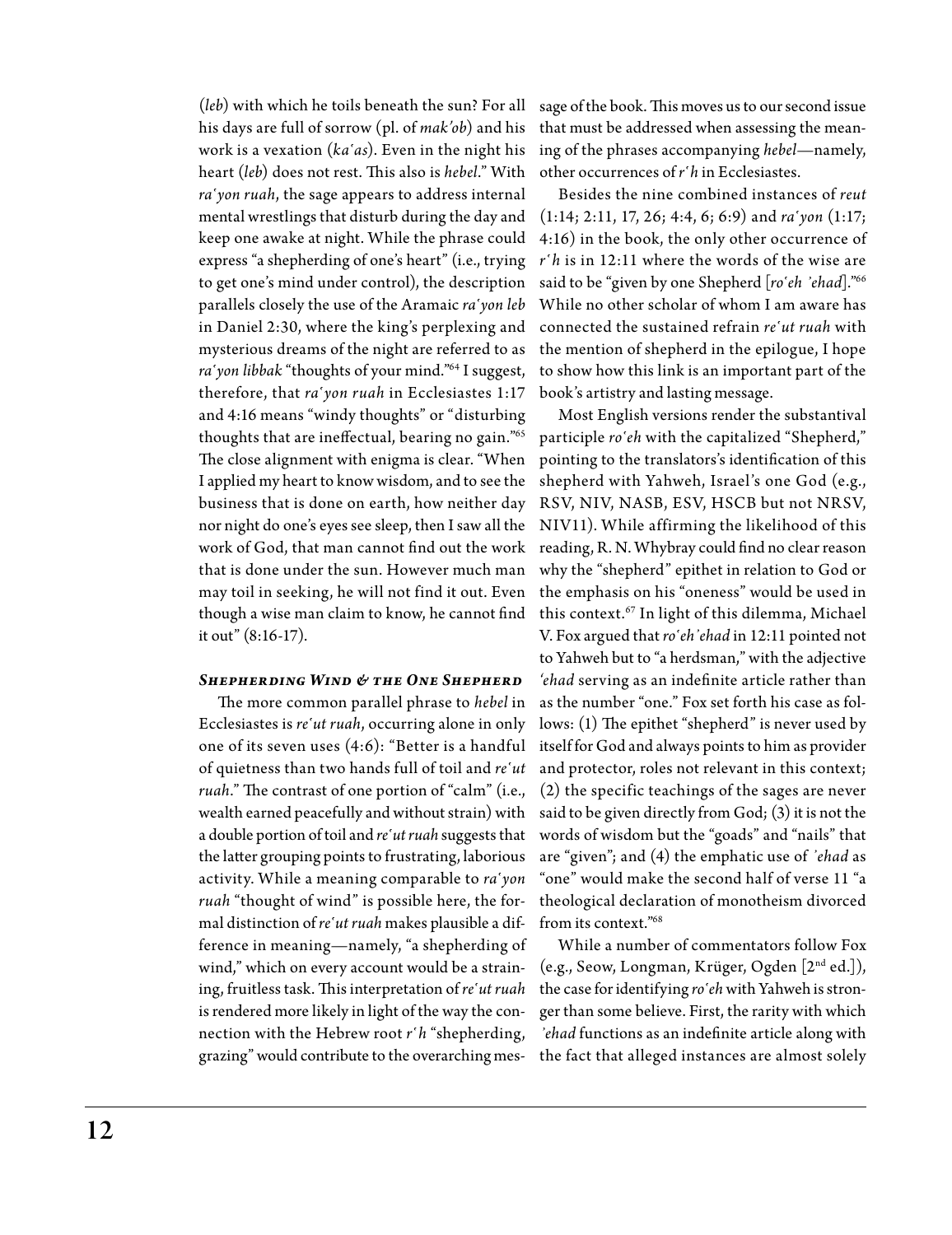limited to the Former Prophets gives initial caution to such a use in the compact epilogue of 12:9-14.69 Furthermore, the definitive presence of *᾿ehad* most naturally points to a "singular identification" and not a general, indefinite rendering "a shepherd."70

Second, if there is anything that the sorrowing, broken, and perplexed person needs, it is someone who is both willing and able to help, whether through provision or protection, service or guardianship. To say that the "shepherd" metaphor is not relevant in Ecclesiastes is to miss both the problem and the solution raised in this book.

Third, "shepherd" was a common divine epithet in the ancient world, and it is used of Yahweh elsewhere by Jacob (Gen 48:15; 49:24), by David (Ps 23:1), and with respect to the remnant of future Israel (Ps 80:1[2]; Jer 31:10). The Lord is also portrayed as a caring shepherd who watches over the welfare of his flock, his chosen people (Isa 40:11; Ps 28:9). The imagery is applied to his leading them out of danger's way in Egypt and settling them safely in the Promised Land (Ps 78:52-55; cf. Exod 15:13, 17), and it is also used for the second exodus, the great redemption of the righteous remnant from exile (Isa 40:11; 49:9-13; Jer 23:1-8;  $31:8-14$ ).<sup>71</sup>

The implication in all of these texts is that the reason Yahweh is an able and faithful provider and protector of his own is because he is also the true leader of the universe, from whom, through whom, and to whom all things exist (cf. Rom 11:36; Col 1:16-17). For Qoheleth, all observable reality is considered to be "the work of God," all of which has been made crooked by divine decree (Eccl 1:15; 7:13; cf. Gen 3:17; Rom 8:20).72 "He has made everything" for which there is a season (Eccl 3:1, 11; 11:5). He gives life (5:18; 8:15; 9:9); he gives mankind its "unhappy business" with which to be busy (1:13; 3:9); and he gives wisdom, knowledge, and joy to whom he pleases, withholding it from others (2:26). To some he gives wealth, possessions, and honor but not the power to delight in them, whereas he enables others to eat, drink, and

find pleasure, even in the toils of life (3:13; 5:19; 6:2). For Qoheleth, God is the "Creator" (12:1), who will judge all actions in his time (3:17; 11:19; cf. 12:14). As such, an assertion in the book's epilogue that this is indeed the Shepherd-Leader of all is by no means foreign to the context.73 Indeed, it is uniquely suited to stress his role both as leader and helper.

Fourth, the subjects of 12:11 are the "words of the wise" and the "collected sayings," and therefore the most likely understood subject of the verb *nittenu* "they are given" (Niphal *qatal* 3mp *ntn*) in 12:11b are these wisdom compilations, not the "goads" or "nails." Furthermore, throughout the book, God, the Creator of all (12:1), is portrayed as the great "giver" (1:13; 2:26; 3:10-11; 5:18-19) from whom even wisdom comes  $(2:26).<sup>74</sup>$  Elsewhere, Job states explicitly that, while wisdom is "hidden from the eyes of all living," "God understands the way to it, and he knows its place…. He saw it and declared it; he established it, and searched it out" ( Job 28:20, 23, 27). Similarly, Solomon declared, "Yahweh gives wisdom; from his mouth come knowledge and understanding" (Prov 2:6), and personified wisdom asserted itself to be linked with God at the beginning of his work (8:22; cf. vv. 22-31). With these truths, Scripture teaches a close association between the wise words of the sages and the divine source of that wisdom (see 1 Kgs 3:12, 28). All these factors suggest that indeed the "one Shepherd" is God who gives words to the wise.

Fifth, a climactic "theological declaration of monotheism" is neither distracting nor divorced from the context but is directly linked to Qoheleth's purpose through the book. A number of scholars have noted the close tie between Deuteronomy and the wisdom of Ecclesiastes, making it not far fetched that 12:11 alludes to *yhwh ᾽ehad* in Deuteronomy 6:4.75 Moreover, as an aged man, this sage had grown to appreciate mankind's Godwrought inability to grasp fully the Creator's universal purposes, for it was through a recognition of these limitations that God-dependence would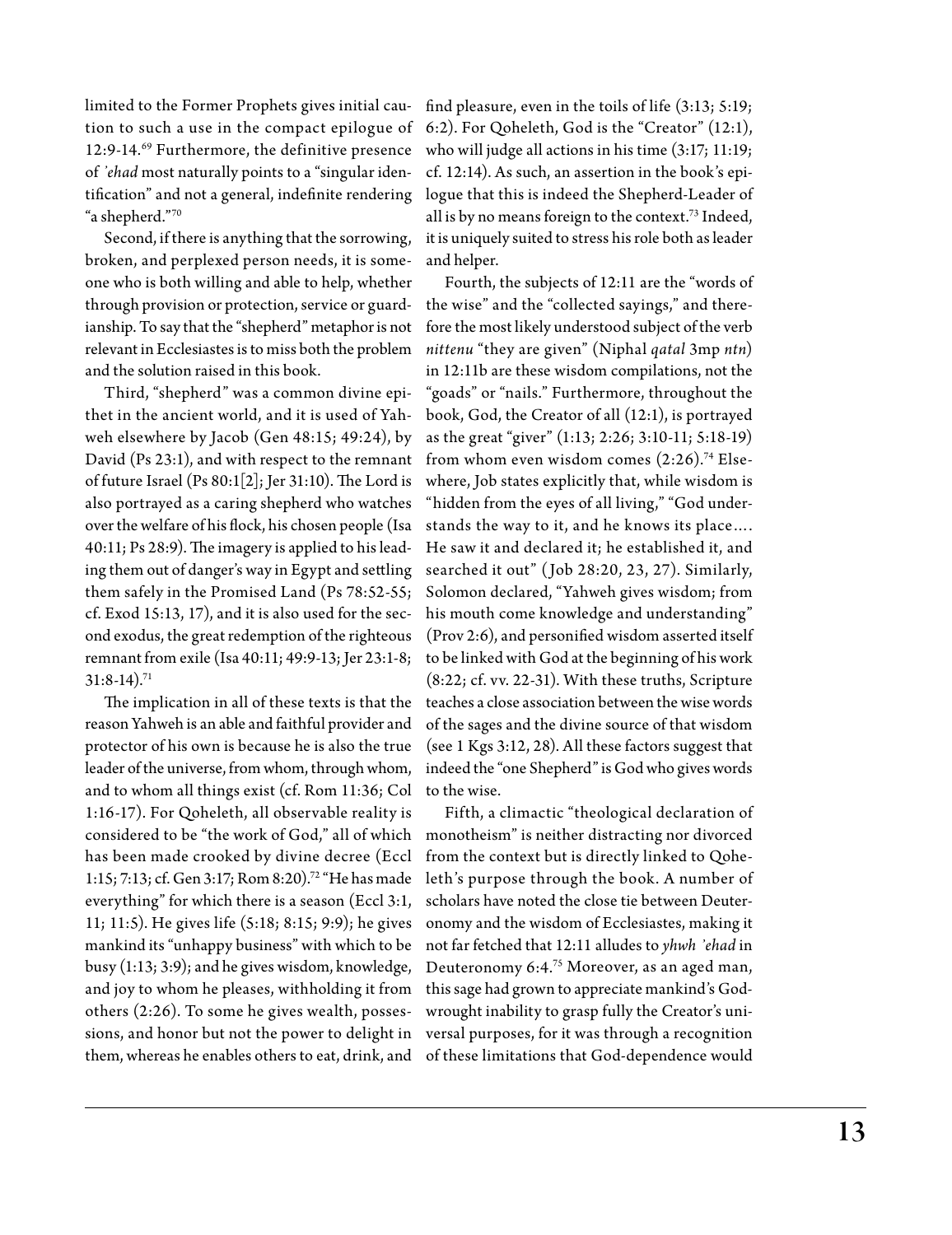lead to joy in this age and in the age to come. Far from being a "protest against God,"76 Qoheleth's declarations of universal enigma ("all is *hebel*!") push readers to look through their questions to the *one* who alone governs all things. In the end, the only people that will be preserved are those who fear God (7:12, 18; 8:12-13; 11:8)—the one, sole architect and builder of this broken yet beautiful world (3:11 with 1:15 and 7:13). And this is exactly the point of the book's final verses: "The **Conclusion** end of the matter; all has been heard. Fear God and keep his commandments, for this is the whole duty of man. For God will bring every deed into judgment, with every secret thing, whether good or evil" (12:13-14).

any level of human effort be made straight (1:15; 7:13). It is cursed, making the kindnesses of God sometime difficult to visualize. "How is he working good in this?" Consider all the various things that mark our lives: unstable jobs, orphans, judicial corruption, blown tires, broken legs, sextrafficking, leaky faucets, divine sovereignty vs. human responsibility, failed adoptions, monthly bills, envy, project deadlines, rainy vacations, broken marriages, chronic back pain, pride, pornography, slippery roads, severed relationships, selfishness, racism, bee stings, abortion, and the ever present death of loved ones (or ourselves). This is our world.

We cry, "Why us? Why her? Why this hard? Why this way? Why this long?" Yet, like Job, we hear no answer. We gain no clarity—only more vexation. Our growth in wisdom only raises more questions, as our attempts to comprehend fully what God is doing or why he is doing it always reach dead ends, at least at some level.

All is indeed *hebel*. Both our creatureliness and the curse make life an enigma, as puzzling and frustrating as trying to guide the sea-breezes onto a different course. But while *re῾ut ruah* "a shepherding of wind" is impossible for us, there is  $ro<sup>°</sup>eh$ *᾽ehad* "one Shepherd" who oversees and orchestrates all, including the wind's courses (1:6). What

literary artistry the wise sage used to bring us to God. In him we can trust, for as the one Shepherd of all, he is both able and willing to protect and provide for all who fear him. Though we are not in control, he is; and even though life continues to be puzzling, we can receive life as a gift and find joy, resting in the arms of him who makes all puzzles for our good and his glory.

We live in a crooked world that cannot with remnant of Yahweh needed clarity on how to Ecclesiastes shows up in the first half of the Writings, the third main division of Jesus' Bible (Luke 24:44).77 Following the context of sustained darkness highlighted in the history and prophetic commentary of the Prophets, the loyal maintain their faith, even amidst life's sufferings and perplexities. The final form of the Writings gave voice and guidance to this faithful few, still in "slavery" (Ezra 9:8-9), who remained resolute in their confidence that Yahweh was on the throne and would one day right all wrongs through a royal redeemer.78 Specifically, following the Messiah-oriented narrative preface in Ruth, the rest of the Former Writings (Psalms, Proverbs, Ecclesiastes, Song of Songs, Lamentations) are devoted to clarifying *how those hoping in God's kingdom were to live*, having lives characterized by wisdom, waiting, and worship*.*

> Into this context, Ecclesiastes gives its voice: "Ultimate enigma, says the Preacher, ultimate enigma! All is an enigma." That life is unsatisfying, fleeting, and troublesome creates high levels of puzzlement, mystery, and even vexation for the believer and non-believer alike. "Consider the work of God: who can make straight what he has made crooked?" (7:13). "I saw all the work of God, that man cannot find out the work that is done under the sun" (8:17). Far too often the bright purposes and kindnesses of God are dimmed from vision behind cloudy skies, whether due to ignorance (3:11; 11:5), injustice and oppression (4:1), discontentment (4:8; 6:2), financial loss (5:13), unexpected trial (9:12;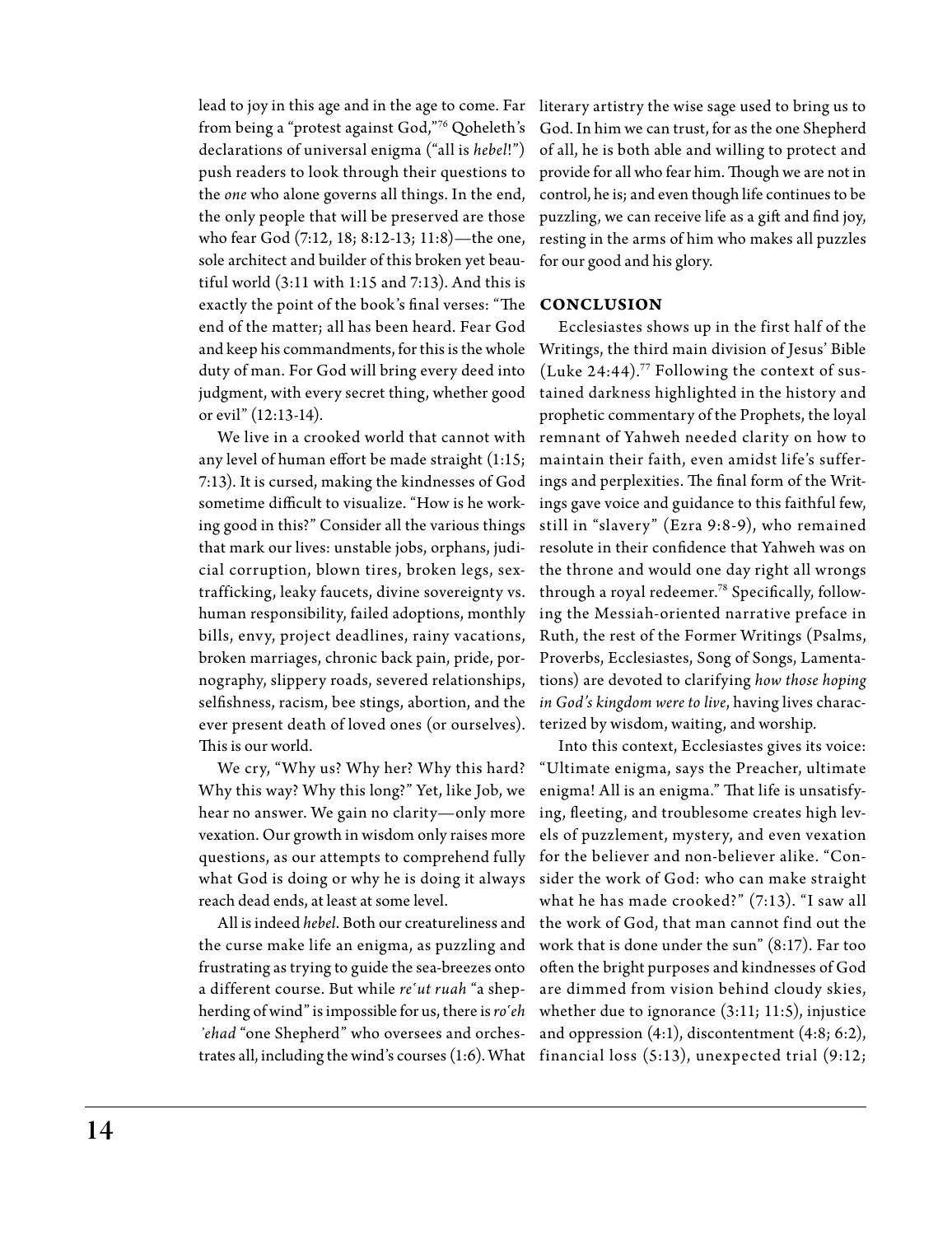11:2), persistent battle with sin (9:3), the sheer your eyes. But know that for all these things God monotony of life's repetitions (1:4-11), the fleet-will bring you into judgment…. Remember your ing nature of wisdom, skill, and wealth (2:21; 5:16), or the fact that one's life is simply forgotten after death (2:14-16). The curse has created a world where rebel and remnant alike experience both birth *and* death, love *and* hate, peace *and* war (3:2, 8). This is the nature of life "under the sun." How is one to respond under these allpervasive enigmas?

Some stay oppressed, striving helplessly under life's conundrums and remaining tormented and unsatisfied. Others, however, hear Qoheleth's cry of "enigma" as a rallying call to battle their innate tendencies toward self-reliance and to see it replaced with radical God-dependence.<sup>79</sup> Stated differently, God uses the very crooked, perplexing, and inscrutable nature of this world as the means for breaking humanity's pride and passion to control in order to replace them with reverent fear of God. "I perceived that whatever God does endures forever; nothing can be added to it, nor anything taken from it. God has done it, *so that* people fear before him" (3:14; cf. 3:18).

While all Qoheleth's queries proved to him that a frowning providence he hides a smiling face." "there was nothing to be gained under the sun" (2:11), even in this cursed world he asserted "there is more gain in wisdom than in folly, as there is more gain in light than in darkness" (2:13). Why? It is because those who fear God today are enabled to enjoy this world as a gift of the Creator and therefore as a channel for worship (2:24-25; 6:1-2; 11:8; 12:1). It is also because those who walk in wisdom today, living in light of the future judgment, will escape the wrath that will one day fall on the wicked (3:17; 7:12, 18-19; 8:12-13; cf. 12:13- 14). The fear of God leads to the approval of God, which frees you and me to delight in today as we hope for tomorrow. "Go, eat your bread with joy, and drink your wine with a merry heart, for God has already approved what you do" (9:7; cf. 2:26; 7:26). "Rejoice, O young man, in your youth, and let your heart cheer you in the days of your youth.

Creator" (11:9; 12:1).

Every bit of God's workings in this cursed world includes levels of unsearchableness—"riches and wisdom and knowledge" vast and deep and "judgments and … ways" that are beyond finding out (Rom 11:33-36). "Who has known the mind of the Lord?" (11:34). Qoheleth's call is to turn from striving against God's providence toward trusting the God who is in control and who is both willing and able to help all who fear him. This is the goal of Ecclesiastes: that believers feeling the weight of the curse and the burden of life's enigmas would turn their eyes toward God, resting in his purposes and delighting whenever possible in his beautiful, disfigured world. In this alone will one find lasting gain unto eternity.80

Our incapacity to shepherd or control reality should humble us in a way that generates a righteous fear of the one who has been effectively shepherding all things for all time. And because he is the Shepherd—the provider and protector of all who fear him, we can rest confidently that "behind

Those living during the initial restoration would have readily affirmed Qoheleth's assessment of life's enigmas (*hebel*) and of the believing remnant's inability to "shepherd" reality (*re'ut ruah*; Eccl. 1:14; 2:11, 17, 26; 4:4, 6; 6:9). They would have also been comforted in the reminder that their God was the *ro'eh 'ehad* "one Shepherd" of the universe, both faithful and able to provide and to protect (12:11). Finally, they would have increased their hope in the coming Messiah and his global, new covenant kingdom, for the call to trust Yahweh as Shepherd would have reminded them of the promised *ro'eh 'ehad* in the line of David (Ezek. 34:23; 37:24; cf. 2 Sam. 5:2), through whom God would feed his flock in justice (34:15–16, 31) and by him establish peace for his people (34:25–29).

Walk in the ways of your heart and the sight of when he spoke of sheep beyond ethnic Israel Jesus picked up on this imagery in John 10:16,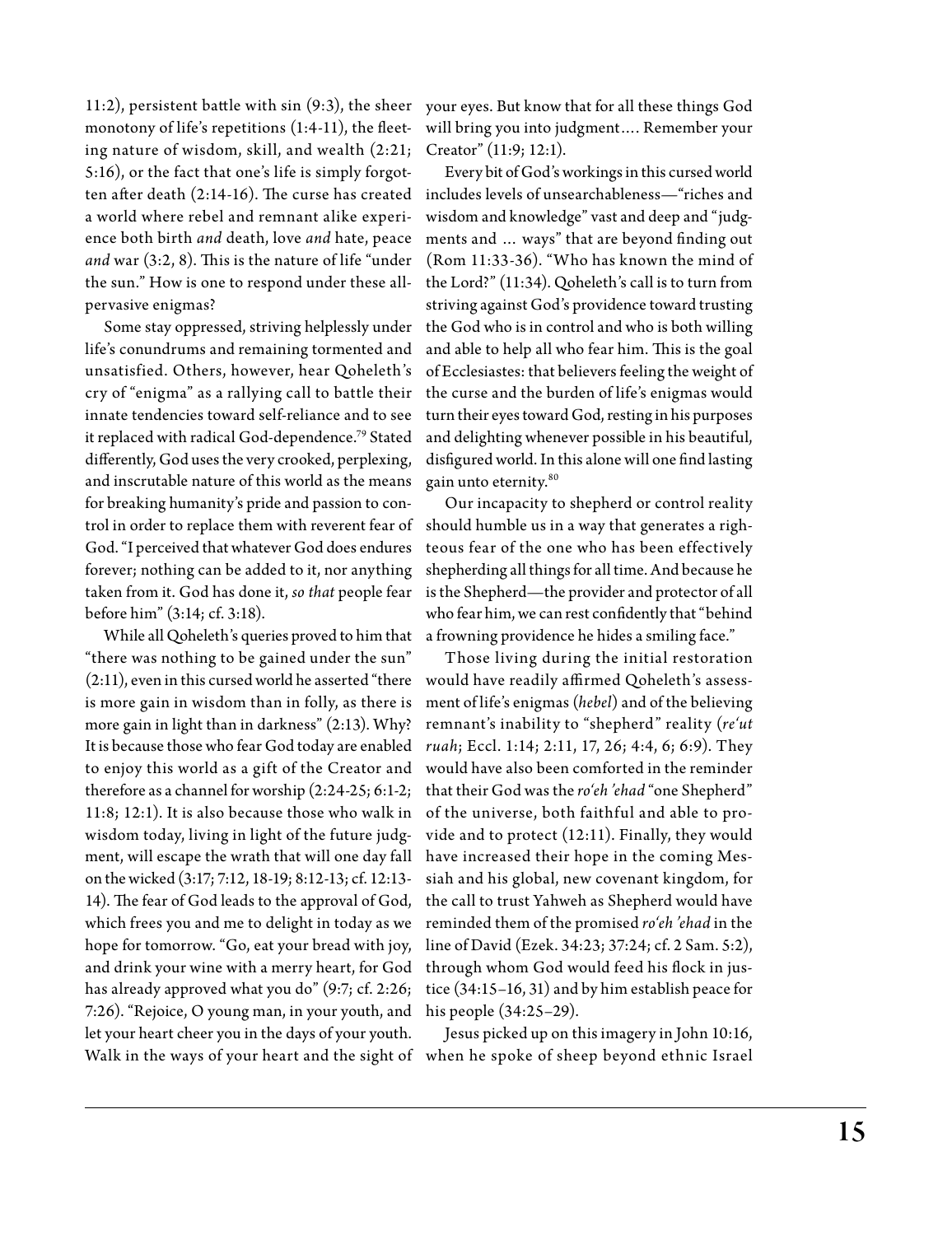who would enjoy the guidance and peace he alone brings: "I have other sheep that are not of this fold. I must bring them also, and they will listen to my voice. So there will be one flock, *one shepherd*" (cf. John 11:52; Rev. 5:9). W hat encouragement and security is here given to all those who are trusting the good shepherd, because faith itself is proof of being his sheep and because none who are part of the flock will be lost ( John 10:26–30): "You do not believe because you are not part of my flock. My sheep hear my voice, and I know them, and they follow me. I give them eternal life, and they will never perish, and no one will snatch them out of my hand. My Father, who has given them to me, is greater than all, and no one is able to snatch them out of the Father's hand. I and the Father are one" (cf. 6:37, 44, 64–65; 8:47; 12:37–40).

Far from a book of pessimism or fatalism, Ecclesiastes is a hopeful book that addresses head-on the realities of life in this crooked age and does so in a way that nurtures hope for the next––hope that gains sharp clarity in the person and work of Jesus. In this world filled with enigmas, may we be bold enough to preach such good news!

> *God moves in a mysterious way His wonders to perform; He plants his footsteps in the sea, And rides upon the storm.*

*Deep in unfathomable mines Of never-failing skill, He treasures up his bright designs And works his sovereign will.*

*Ye fearful saints, fresh courage take, The clouds ye so much dread Are big with mercy, and shall break In blessings on your head.*

*Judge not the Lord by feeble sense, But trust him for his grace; Behind a frowning providence He hides a smiling face.*

*His purposes will ripen fast, Unfolding every hour; The bud may have a bitter taste, But sweet will be the flower.*

*Blind unbelief is sure to err, And scan his work in vain: God is his own interpreter, And He will make it plain.*<sup>81</sup>

 $\sim$ William Cowper (1731–1800)  $\sim$ 

## **ENDNOTES**

1 In preparation for the writing of this essay, God in Christ has graciously manifest his faithfulness to me through friends and family. I wish to thank my former colleague Dr. Ardel Caneday and my student Jesse Scheumann for their help on this paper. I have learned much from both of them regarding the message of Ecclesiastes, and our conversations and their writings have greatly influenced the final form of this essay. I also want to thank my wife and children, for in our journey together through life's enigmas they have maintained a steady satisfaction in God's worth, for which I am humbled and grateful to our great Shepherd.

2 James L. Crenshaw, *Ecclesiastes* (Old Testament Library; Philadelphia: Westminster, 1987), 23. Cf. Brevard S. Childs, *Introduction to the Old Testament as Scripture* (London: SCM, 1979), 584, 588.

3 The English title Ecclesiastes is derived from the Greek *Ekklēsiastes* (via the Latin Vulgate *Liber Ecclesiastes*), which is the Greek translation of the Hebrew *qohelet* (Qoheleth), the title given to the main speaker of the book and the appellative I will use to refer to him throughout this work. The term Qoheleth is a Qal fs participle meaning "one who assembles" and is best understood as an official title that may have later doubled as a proper name (see James L. Crenshaw, "Ecclesiastes, Book of," in *The Anchor Bible Dictionary* [ed. David Noel Freedman; New York: Doubleday, 1992] 2:271-72). While most scholars, liberal and conservative alike, now favor a late date for Ecclesiastes, I am still persuaded that Qoheleth was most likely King Solomon and written toward the end of his life. For arguments to this end, see Gleason L. Archer,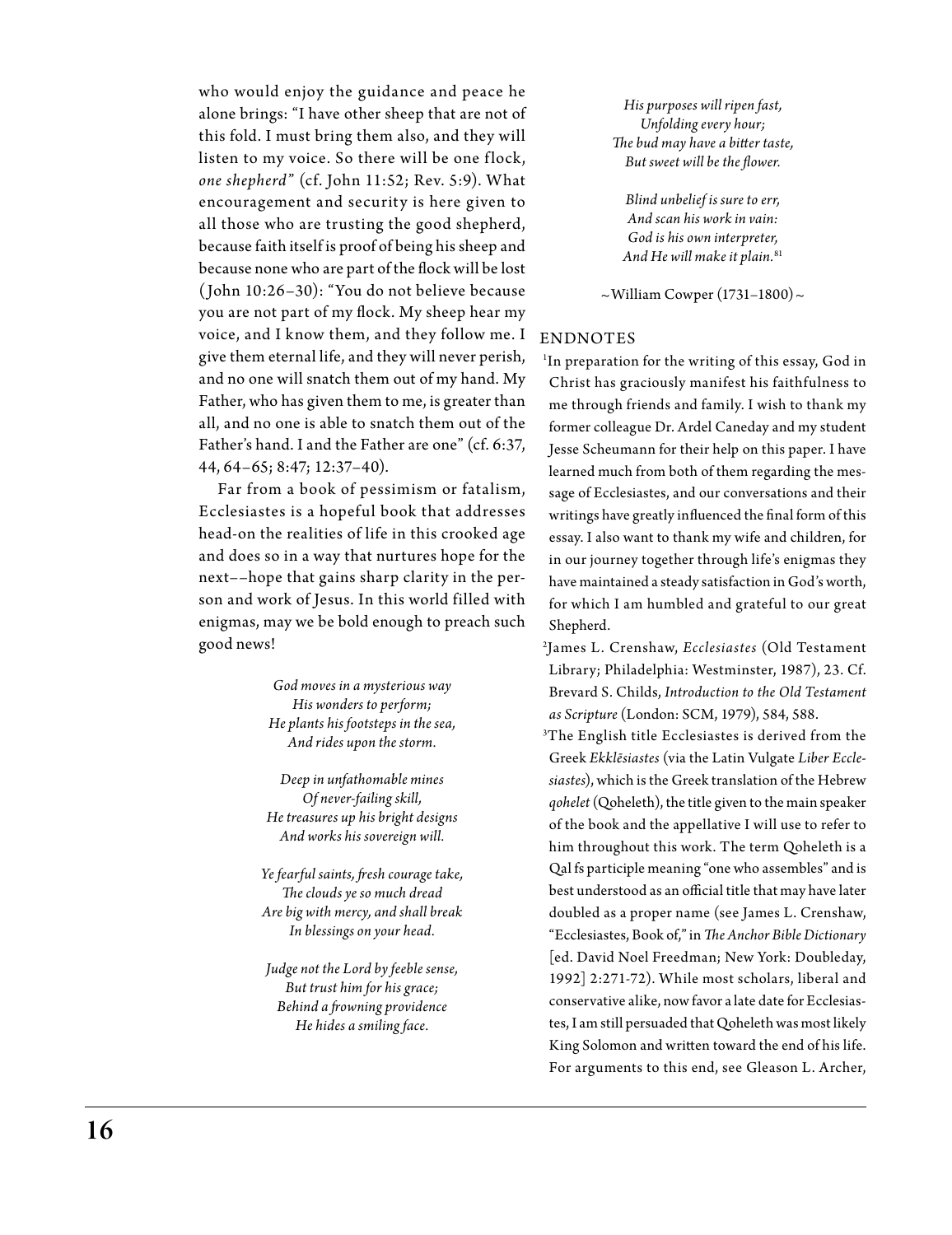*A Survey of Old Testament Introduction*, (rev. ed.; Chicago: Moody, 1994), 528-37; Duane A. Garrett, *Proverbs, Ecclesiastes, Song of Songs* (New American Commenary; Nashville: Broadman, 1993), 254-67; Daniel C. Fredericks, "Ecclesiastes," in *Ecclesiastes & The Song of Songs* (ed. Daniel C. Fredericks and Daniel J. Estes; Apollos Old Testament Commentary; Downers Grove, IL: InterVarsity, 2010), 31-36, cf. 58-61 and idem, *Qohelet's Language* (Ancient Near Eastern Texts and Studies 3; Lewiston, NY: Edwin Mellen, 1988).

4 A little known fact likely of interest to readers of this journal is that before receiving his Ph.D. from Vanderbilt University in 1964, James L. Crenshaw received his B.D. in 1960 from The Southern Baptist Theological Seminary. In the world of Old Testament wisdom studies, Crenshaw's scholarship is highly revered, but many of his present theological views would not align with *The Baptist Faith and Message* 2000.

5 E.g., R. B. Y. Scott, *Proverbs-Ecclesiastes* (Garden City, NY: Doubleday, 1965), 192.

6 Tremper Longman III, *The Book of Ecclesiastes* (New International Commentary on the Old Testament; Grand Rapids: Eerdmans, 1998), 32-36; cf. Tremper Longman III and Raymond B. Dillard, *An Introduction to the Old Testament* (2nd ed.; Grand Rapids: Zondervan, 2006), 284-87. Longman (*The Book of Ecclesiastes*, 36) agrees with Crenshaw's assertion that Israel's "skeptics" like Qoheleth "denied God's goodness if not his very existence, and they portrayed men and women as powerless to acquire essential truth" (Crenshaw, "Birth of Skepticism in Ancient Israel," in *The Divine Helmsman: Studies on God's Control of Human Events* [ed. J. L. Crenshaw and S. Sandmel; New York: KTAV, 1980], 15).

7 Longman, *The Book of Ecclesiastes*, 38. Douglas Stuart affirms this "foil" interpretation in his well-used, evangelical introduction to biblical interpretation (*How to Read the Bible for All Its Worth*, [2nd ed.; Grand Rapids: Zondervan, 1993], 214): "[Qoheleth's perspective] is the secular, fatalistic wisdom that a practical atheism produces. When one relegates God to a position way out there away from us, irrelevant to

our daily lives, then Ecclesiastes is the result."

8 For example, in the last of nine sermons on the book of Ecclesiastes, Kevin DeYoung, Senior Pastor at University Reformed Church in Lansing, MI, summarized his view of the unorthodox Qoheleth in this way: "He is searching, confused, contradictory, cynical, and his conclusion is very clear…. 'Vanity of vanities, all is vanity'.… Life under the sun is purposeless, meaningless, empty, and pointless…. Qoheleth is a tricky figure to understand…. Here is someone who is just frankly confused. He gets some stuff right, and he also gets some stuff wrong. He has strengths and weakness…. Good at seeing through the superficialities of life; good at seeing the vanity and contradictions of our existence; but bad at finding meaning and redemption." Kevin DeYoung, "The End of the Matter," [cited 24 September 2011]. Online: http://www.universityreformedchurch.org/ teachin/sermons.html?sermon\_id=84. Like Longman before him, DeYoung sees the final verses as a corrective from father to son on a better way of looking at life—a way directed by God and not apart from him. Similarly, in an attempt to reconcile some potential conclusions drawn from Qoheleth's teaching, John Piper, Pastor for Preaching and Vision at Bethlehem Baptist Church in Minneapolis, MN, has asserted: "The writer of Ecclesiastes is speaking the words of a despairing man, not a man of faith…. This is bleak theology in Ecclesiastes, not admirable theology." John Piper, "What Would You Say to Someone Who Uses Ecclesiastes to Say That Abortion is a Better Alternative than the Life Awaiting Some Babies," [cited 9 September 2011]. Online: http://w w w. desiringgod.org/resource-library/ask-pastor-john/ what-would-you-say-to-someone-who-uses-ecclesiastes-to-say-that-abortion-is-a-better-alternative-thanthe-life-awaiting-some-babies. In personal dialog regarding this statement, Pastor John did note that he holds his views on Ecclesiastes lightly, for he understands this book less than any other in the Bible.

9 R. N. W hybray, "Qoheleth, Preacher of Joy," *Journal for the Study of the Old Testament* 23 (1982): 87-98; cf. Agustinus Gianto, "The Theme of Enjoyment in Qohelet," *Biblica* 73 (1992): 528-32; Nor-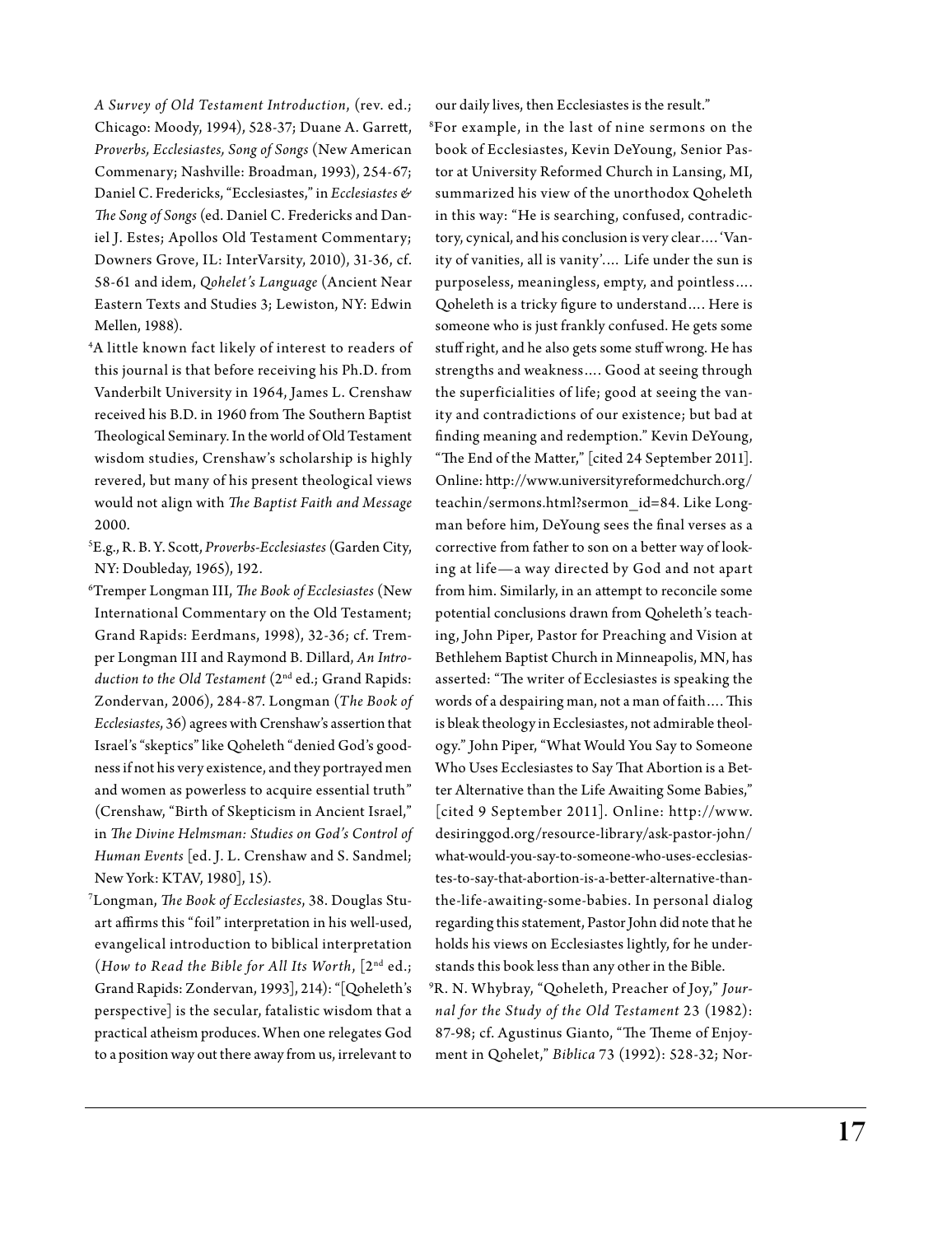bert Lohfink, "Qoheleth 5:17-19—Revelation by Joy," *Catholic Biblical Quarterly* [*CBQ*]52 (1990): 625-35; Douglas Wilson, *Joy at the End of the Tether: The Inscrutable Wisdom of Ecclesiastes* (Moscow, ID: Canon, 1999).

- 10Ardel B. Caneday, "Qoheleth: Enigmatic Pessimist or Godly Sage?" *Grace Theological Journal* 7, no. 1 (1986): 21-56; Robert V. McCabe, "The Message of Ecclesiastes," *Detroit Baptist Seminary Journal* (1996): 85-112, and page 87 for the title "godly sage."
- 11Fredericks, "Ecclesiastes," 40-41; cf. idem, *Coping with Transience: Ecclesiastes on Brevity in Life* (The Biblical Seminary 18; Sheffield: JSOT, 1993), 95. Similarly, in Whybray's later commentary (*Ecclesiastes* [New Century Bible Commentary [Grand Rapids: Eerdmans, 1989], 24-28), he departs from the title "Preacher of Joy" to speak of Qoheleth instead as a "realist": "Qoheleth's religious faith was all the stronger for his refusal to shut his eyes to the bad things in life and for his unflinching realism…. It is only the person who has taken full account of the vanities of this world and faced up to them who is free to receive the divine gift of joy in simple things…. Whether he was a pessimist or an optimist … will remain a matter of opinion; what is certain is that he was a realist" (24-25, 28).
- $12$ For an overview of the history of interpretation, see Svend Holm-Nielsen, "On the Interpretation of Qoheleth in Early Christianity." *Vetus Testamentum*  24 (1974) 168-77; Roland E. Murphy, "Qoheleth Interpreted: The Bearing of the Past on the Present," *Vetus Testamentum* 32 (1982): 331-37; Craig A. Bartholomew, *Reading Ecclesiastes: Old Testament Exegesis and Hermeneutical Theory* (Analecta Biblica 39; Rome: Pontificio Istituto Biblico, 1998), 1-205; idem, *Ecclesiastes*, (Baker Commentary on the Old Testament Wisdom and Psalms; Grand Rapids: Baker, 2009), 21-43; Eric S. Christianson, *Ecclesiastes through the Centuries* (Blackwell Bible Commentaries; Malden, MA: Blackwell, 2007); Tremper Longman III, "Ecclesiastes 3: History of Interpretation," in *Dictionary of the Old Testament: Pentateuch*, (Downers Grove, IL: InterVarsity, 2008), 140-49.

<sup>13</sup>Some helpful studies by two who do see "contradic-

tions" in the book but who see them being handled quite differently are Michael V. Fox, *Qohelet and His Contradictions* (Journal for the Study of the Old Testament, Supplement Series 71, BLS 18 (Sheffield: Sheffield Academic, 1989); idem*, A Time to Tear Down and a Time to Build Up: A Rereading of Ecclesiastes* (Grand Rapids: Eerdmans, 1999), 1-26; Bartholomew, *Reading Ecclesiastes*, 237-54.

<sup>14</sup>Adapted from Addison G. Wright, "The Riddle of the Sphinx: The Structure of the Book of Qoheleth," *CBQ* 30 (1968): 322-25; cf. idem, "The Riddle of the Sphinx Revisited: Numerical Patterns in the Book of Qoheleth," *CBQ* 42 (1980): 38-51; idem, "Additional Numerical Patterns in Qoheleth," *CBQ* 45 (1983): 32-43. Wright observes that Ecclesiastes contains exactly 222 poetic verses, with the argument shifting directly in the middle: 111 occurring from 1:1-6:9 and 111 from 6:10-12:14. See also Caneday, "Qoheleth: Enigmatic Pessimist or Godly Sage?", 31-34; James M. Hamilton Jr., *God's Glory in Salvation through Judgment: A Biblical Theology* (W heaton: Crossway, 2010), 313-14, 319. For a helpful and unfavorable critique of Wright's numerology, see Choon-Leong Seow, *Ecclesiastes* (Anchor Bible; New York: Doubleday, 1997), 44-46.

15Ludwig Koehler and Walter Baumgartner, *HALOT Study Edition* (Leiden: Brill, 2001), 237. The initial aspirated "h" followed by the spirant "v" sound suggests that the word is probably onomatopoeic, which means it is spoken by the exhalation of " breath" that the word itself denotes (see K. Seybold, "*hebhel*," in *Theological Dictionary of the Old Testament*  [*TDOT*] [ed. G. Johannes Botterweck et al.; trans. John T. Willis et al.; Grand Rapids: Eerdmans, 1973) 3:314; Fredericks, *Coping with Transience*, 12). Qoheleth may use it poetically to express a sigh over the frustratingly enigmatic, ineffectual, or ungraspable nature of human life in this cursed world. For *hebel* in Ecclesiastes, see 1:2 (5 times), 14; 2:1, 11, 15, 17, 19, 21, 23, 26; 3:19; 4:4, 7, 8, 16; 5:7, 10; 6:2, 4, 9, 11, 12; 7:6, 15; 8:10, 14 (2 times); 9:9 (2 times); 11:8, 10; 12:8 (3 times). While some argue that the *hakkol* at the beginning of 9:2 should be read as *hebel* and perhaps conclude 9:1 (cf. Septuagint [LXX] and Vulgate), the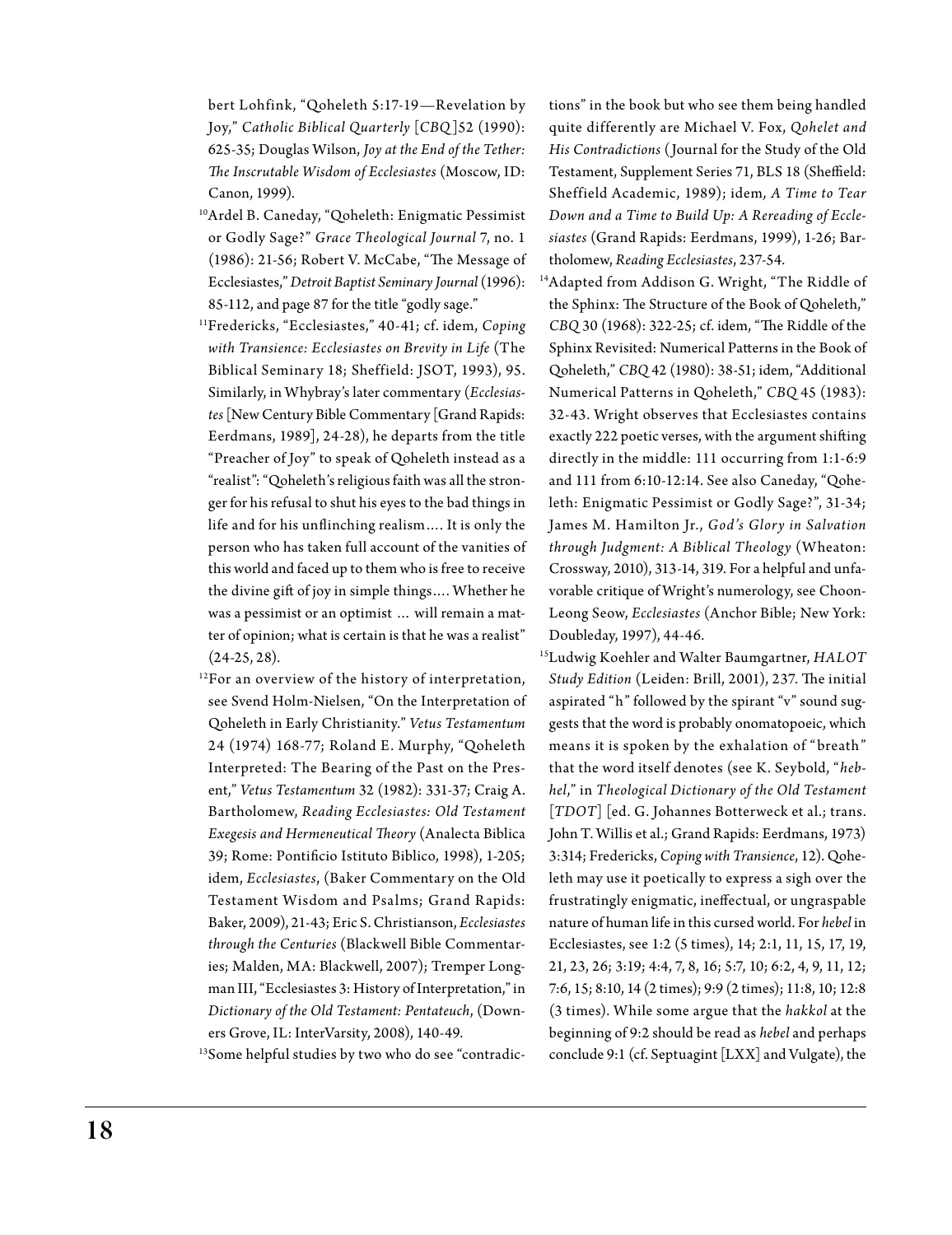Masoretic Text [MT] is perfectly clear as it stands (so Dominique Barthélemy, et al*.*, ed., *Preliminary and Interim Report on the Hebrew Old Testament Text Project: Volume 3: Poetical Books* [Stuttgart: United Bible Society, 1977], 586; contrast Michael V. Fox, "The Meaning of *Hebel* for Qohelet," *Journal of Biblical Literature* [*JBL*] 105 [1986]: 424, n.31). It is also possible that the Hebrew phrase *kol yeme hebleka* in 9:9 is secondary, seeing as it is absent in many Hebrew manuscripts and the Latin Vulgate (see Barthélemy, *Preliminary and Interim Report*, 3:588). This latter possibility would render the number of *hebel* judgments in Ecclesiastes at thirty-seven, a likely total in light of the artistic and apparently intentional numerology at work in the volume (e.g., thirty-seven multiplied by three is 111, matching the exact number of verses in each half of the book). For more on the intriguing use of numbers in Ecclesiastes, see the three articles by A. G. Wright or the synthesis by J. M. Hamilton listed in footnote 14.

- 16Daniel C. Fredericks, " l ," in *New International Dictionary of Old Testament Theology and Exegesis* [*NIDOTTE*] (ed. Willem A. VanGemeren; Grand Rapids: Zondervan, 1997), 1:1005.
- 17The idiomatic phrase *hebel hebalim* "breath of breaths" expresses the superlative and may be translated "ultimate breath" or "utterly breath." For a more nuanced translation of *hebel* within Ecclesiastes, see below. For similar uses of the superlative see *qodes qadasim* "holy of holies" in Exodus 29:37, *seme hassamayim*  "the heaven of heavens" in 1 Kings 8:27; and *sir hassirim* "Song of Songs" in Song 1:1.
- 18 For more on *hebel* outside of Ecclesiastes, see the commentaries along with Seybold, "*hebhel*," 3:313- 20; Fredericks, " l ,"1:1005-06; and Gordon H. Johnston, "l ," *NIDOTTE* (ed. Willem A. VanGemeren; Grand Rapids: Zondervan, 1997), 1:1003-05.

19Fox, "The Meaning of *Hebel* for Qohelet," 415.

20See footnote 15 above.

21So all major English translations. Derek Kidner asserts that Qoheleth's use of *hebel* signals that the "sum total" of life is "zero … pointless … utter futility" (*The Message of Ecclesiastes* [The Bible Speaks Today; Downers Grove, IL: InterVarsity, 1976], 22). See also Robert

Davidson, *Ecclesiastes and the Song of Solomon* (Daily Study Bible; Louisville, KY: Westminster John Knox, 1986), 8-9; Longman, *Ecclesiastes*, 61-65.

- 22Fox, "The Meaning of *Hebel* for Qohelet," 409-27; idem, *Qohelet and His Contradictions*, 29-46; idem, *A Time to Tear Down and a Time to Build Up*, 30-31; idem, *Ecclesiastes* (Jewish Publication Soceity Bible Commentary; Philadelphia, PA: Jewish Publication Society, 2004), xix. Following Fox's appropriation of "absurd," Garrett defines *hebel* as "an active violation of what ought to be the moral order … an offense to reason" (*Proverbs, Ecclesiastes, Song of Songs*, 283).
- 23Kathleen A. Farmer (*Who Knows What is Good? A Commentary on the Books of Proverbs and Ecclesiastes*, ITC [Grand Rapids: Eerdmans, 1991], 145) asserts that *hebel* refers to "lack of permanence rather than lack of worth or value. A breath, after all, is of considerable value to the one who breathes it. However, it is not something one can hang on to for long. It is air like, fleeting, transitory, and elusive rather than meaningless." The most sustained case for this reading has been made by Daniel C. Fredericks, *Coping with Transience*, 11-32; idem, "Ecclesiastes," 23-31, 70. Within this category would also likely fall C. S. Knopf 's proposal "ceaseless change" ("The Optimism of Koheleth," *JBL* 49 [1930]: 196).
- <sup>24</sup>Building off arguments by W. E. Staples, who renders *hebel* as "mystery" ("The 'Vanity' of Ecclesiastes," *Journal of Near Eastern Studies* 2 [1943]: 95-104; idem, "Vanity of Vanities," *CJT* 1 [1955]: 141-56), Graham S. Ogden has strongly argued for the translation of "enigma," meaning "human life, in its many facets, is … not fully within our power to comprehend" (*Qoheleth* [2nd ed.; Readings: A New Biblical Commentary; Sheffield: Sheffield Phoenix, 2007], 32, cf. 21-26; idem, "'Vanity' It Certainly Is Not," *The Bible Translator* 38, no. 3 [1987]: 301-07). He is followed by Bartholomew (*Reading Ecclesiastes*, 166, n.109; idem, *Ecclesiastes*, 106-07) and, in a highly convincing essay, by McCabe ("The Message of Ecclesiastes," 85-112). Roland Murphy believes *hebel* means "'absurd' in the sense of incomprehensible," but he translates with "vanity" as a catch-word (*Ecclesiastes*, Word [Nashville: Thomas Nelson, 1992], lix). Simi-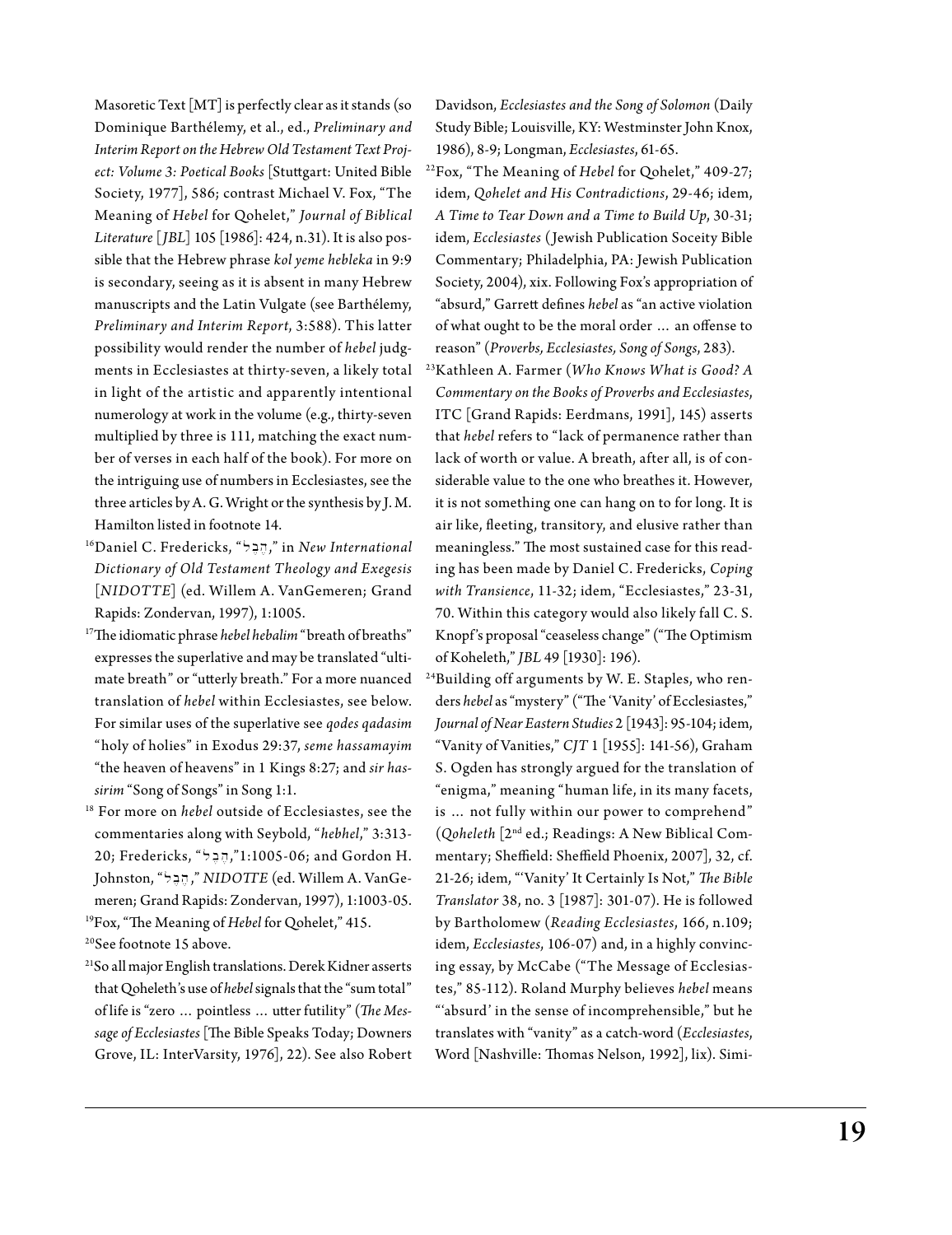larly, Seow (*Ecclesiastes*, 59-60, 102; cf. 47) translates with "vanity" but holds Qoheleth "does not mean that everything is meaningless or insignificant, but that everything is beyond human apprehension and comprehension…. What is *hebel* cannot be grasped neither physically nor intellectually. It cannot be controlled." So too Iain Provan concludes: "Qoheleth has in mind … the elusive nature of reality, that is, the way in which it resists our attempts to capture it and contain it, to grasp hold of it and control it" (*Ecclesiastes/Song of Songs* [New International Version Application Commentary; Grand Rapids: Zondervan, 2001], 52). Douglas Wilson's proposal "inscrutable repetitiveness" also likely falls into this category (*Joy at the End of the Tether*, 18).

- 25Douglas B. Miller, *Symbol and Rhetoric in Ecclesiastes: The Place of* Hebel *in Qohelet's Work* (Academia Biblica 2; Atlanta: Society of Biblical Literature, 2002), 8.
- 26Scott, *Proverbs-Ecclesiastes*, as observed by Miller, *Symbol and Rhetoric in Ecclesiastes*, 8. Most scholars who take a multi-sense approach to *hebel* are less broad. For example, Michael A. Eaton states that Qoheleth's use of *hebel* includes the ideas of brevity, unreliability, and futility: "All is untrustworthy, unsubstantial; no endeavour will in itself bring permanent satisfaction; the greatest joys are fleeting" (*Ecclesiastes*, [Tyndale Old Testament Commentary (*TOTC*); Downers Grove, IL: InterVarsity, 1976], 56). Similarly, Crenshaw (*Ecclesiastes*, 57), Whybray (*Ecclesiastes*, 36), and Thomas Krüger (*Qoheleth*, [Hermeneia; Minneapolis, MN: Fortress, 2004], 42, cf. 3) all argue that *hebel* generally means "futility" but sometimes "fleeting."
- 27Fox, *A Time to Tear Down and a Time to Build Up*, 35-36. Of the thirty-eight occurrences of *hebel* in Ecclesiastes, all but the following are included in statements of judgment: 6:4, 11, 12; 7:15; 9:9; 11:10.
- 28See D. P. Simpson, *Cassell's Latin Dictionary* (New York: Macmillan, 1968), 630.
- 29Michael V. Fox synthesizes Qoheleth's perspective as follows: "Qoheleth is not a 'person of faith,'" and "'all is absurd' is ultimately a protest against God" (*A Time to Tear Down and a Time to Build Up*, 34, 49).
- 30Fredericks, *Coping with Transience*, 28. While absence of evidence is not evidence of absence, the fact that Ecclesiastes does not contain the "contextual markers" does call into question the reading of "meaninglessness" or the like.
- 31So Fredericks, "Ecclesiastes," 48.
- 32Douglas Wilson has rightfully asserted (*Joy at the End of the Tether*, 15-16): "If Solomon were arguing the absolute meaninglessness of absolutely everything, then why should we trust his argument? It too is under the sun. How could anything, or any word, *mean* utter meaninglessness? Whenever anyone announces that there is no such thing as truth, a listener should always wonder if the speaker believes his expression to be *true*. Solomon is a wiser man than to fall into the idiocy of modern existential relativism. So vanity in this book does not mean final and ultimate absurdity; something else is in view." Cf. Fredericks, "Ecclesiastes," 48-49.
- 33So Fredericks, "Ecclesiastes," 50. As will be shown, Fox's identification of Qoheleth's *hebel* statements with the existentialism of Albert Camus seems fully unjustified (*A Time to Tear Down and a Time to Build Up*, 8-11).
- 34The Hebrew root *ytr* occurs only in Ecclesiastes, ten times as the noun *yitron* (1:3; 2:11, 13[2 times]; 3:9; 5:9[8], 16[15]; 7:12; 10:10, 11), one time as the noun *motar* (3:19), and seven times as the participle *yoter* (6:8, 11; 7:11), which is sometimes used as an adverb (2:15; 7:16; 12:9, 12). The root appears mean "gain" or "advantage," in the sense of the profit that is left over after a commercial enterprise, though never in Ecclesiastes with a material sense. For a helpful overview of this term in Ecclesiastes, see Ogden, *Qoheleth*, 27-30. 35In addition to the LXX's uses of *ponēros* in Ecclesiastes, the MT uses the adjective *ra'* in 4:3 (*zēlos*) and 7:3 (*kakia*). In some passages the word "evil" has in view "moral evil," as in  $8:3$ ,  $11$ ,  $12$  and  $12:14$ , but in the majority of passages, unless one is bent to read Qoheleth pejoratively, the word does not refer to "moral evil" but to God's curse upon his whole creation that intensifies humanity's struggle to understand reality. In the words of Graham S. Ogden, "Throughout Qoheleth, *ra'* describes any painful or traumatic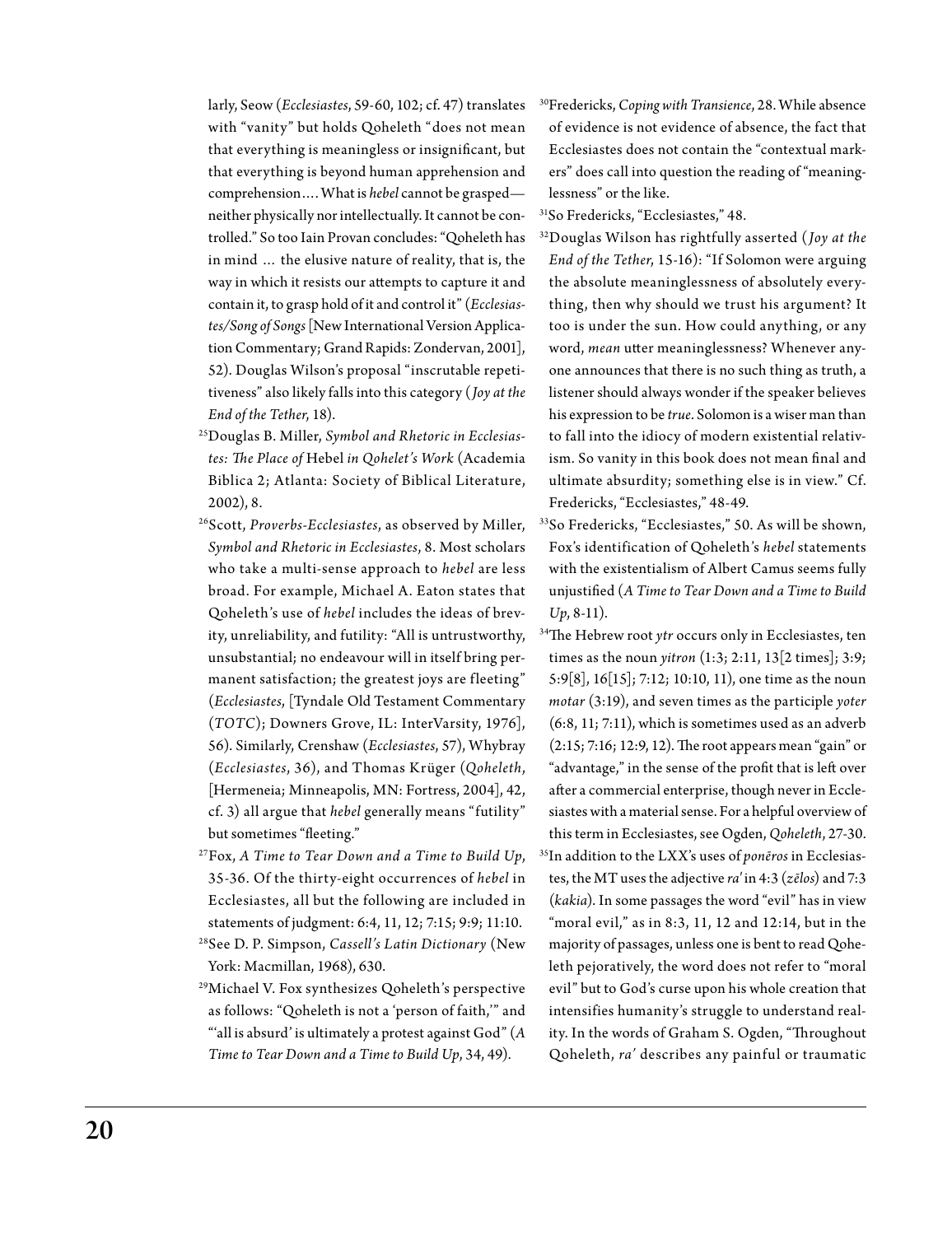situation, rather one which is morally corrupt or evil" (*Qoheleth*, 23). Against this, Longman prefers to translate all uses as "[moral] evil" that Qoheleth attributed to God. Because Longman believes that Qoheleth bears an "acerbic attitude" toward God, he thinks that "evil is a translation more in keeping with Qohelet's subtle criticism of God throughout the book" (*The Book of Ecclesiastes*, 80). Cf. David W. Baker, " רעע, MIDOTTE (ed. Willem A. VanGemeren; Grand Rapids: Zondervan, 1997), 3:1154-58,.

- 36For an overview of how Genesis 1-3 shapes the backdrop to Qoheleth's understanding of life "under the sun," see Charles C. Forman, "Koheleth's Use of Genesis," *Journal of Semitic Studies* 5 (1960): 256-63; Roy B. Zuck, "God and Man in Ecclesiastes," *Bibliotheca Sacra* 148 (1991): 46-56; D. M. Clemens, "The Law of Sin and Death: Ecclesiastes and Genesis 1-3," *Themelios* 19 (1994): 5-8; cf. Walter Zimmerli, who asserted that Old Testament wisdom is shaped "within the framework of a theology of creation" ("The Place and Limit of Wisdom in the Framework of Old Testament Theology," *Scottish Journal of Theology* [1964]: 148).
- 37The prepositional phrase "under the sun" occurs twenty-nine times throughout Ecclesiastes. "Under the sun" means the same as "under heaven" (1:13; 2:3; 31) and "on earth" (5:2; 7:20; 8:14, 16; 11:2). It does not suggest that Qoheleth engages in "natural theology," nor does it portray a world absent of God so as to contrast it with a more heavenly perspective. The latter view has been developed by Eaton, *Ecclesiastes*, 44-45, who asserts that Ecclesiastes "defends the life of faith in a generous God by pointing to the grimness of the alternative…. The Preacher's point is that what is to be seen with sheer pessimism 'under the sun' may be seen differently in the light of faith in the generosity of God." Similarly, Longman contends that "under the sun," "under heaven," and "on earth" indicate an exclusion of the God of Scripture from all Qoheleth's considerations (*The Book of Ecclesiastes*, 66): "In brief, Qohelet's frequent use of the phrase under the sun highlights the restricted scope of his inquiry. His worldview does not allow him to take a transcendent yet immanent God into consideration in his quest for meaning." To take "under the sun," "under heaven,"

and "on earth" in this way misreads how Qoheleth actually uses the phrases. Instead of restricting his worldview, the phrases indicate the realm where the activities observed take place, namely, "under heaven" or "on the earth." Such is clear in Ecclesiastes 1:13-14, which read, "I applied my heart to seek and to search out by wisdom all that is done under heaven. It is an unhappy business that God has given to the children of man to be busy with. I have seen everything that is done under the sun, and behold, all is *hebel* and a striving after wind." Never does Qoheleth use the phrase "under the sun" or parallel phrase to bracket out God and his providential role from his inquiry. The phrases circumscribe the realm of all that Qoheleth observed in contrast to that realm over which God's reign known to opposition. For more on this, see Caneday, "Qoheleth," 26; H. Carl Shank, "Qoheleth's World and Life View as Seen in His Recurring Phrases," *Westminster Theological Journal* 37 (1974): 67.

- 38So too Caneday, "Qoheleth," 28-31. He writes of Qoheleth (30): "He looked upon the world and all of life from the vantage point of a genuine OT believer who well understood not only the reality of the curse of God placed upon life 'under the sun,' but also its pervasive effect upon everything 'under heaven.' It is just such a world and life that Qoheleth depicts in vivid terms."
- 39R. L. Schultz ("Ecclesiastes," in *New Dictionary of Biblical Theology* [ed. T. Desmond Alexander et al.; Downers Grove, IL: InterVarsity, 2000], 214) has insightfully suggested that Qoheleth's encouragement to "eat, drink, and enjoy your work" refers directly to the fulfillment of the covenant promises of national blessing, as described in 1 Kings 4:20: "Judah and Israel were as many as the sand by the sea. They ate and drank and were happy."
- 40Qoheleth does not deny that mankind can know truth. His frustration is that we cannot know *all* truth. Our wisdom and knowledge is finite, not omniscient like the Creator's. On the limits of human wisdom, see Ecclesiastes 7:23-24; 8:17.
- 41David defined the problem of God's goodness as follows: "[Yahweh] does not deal with us according to our sins, nor repay us according to our iniquities"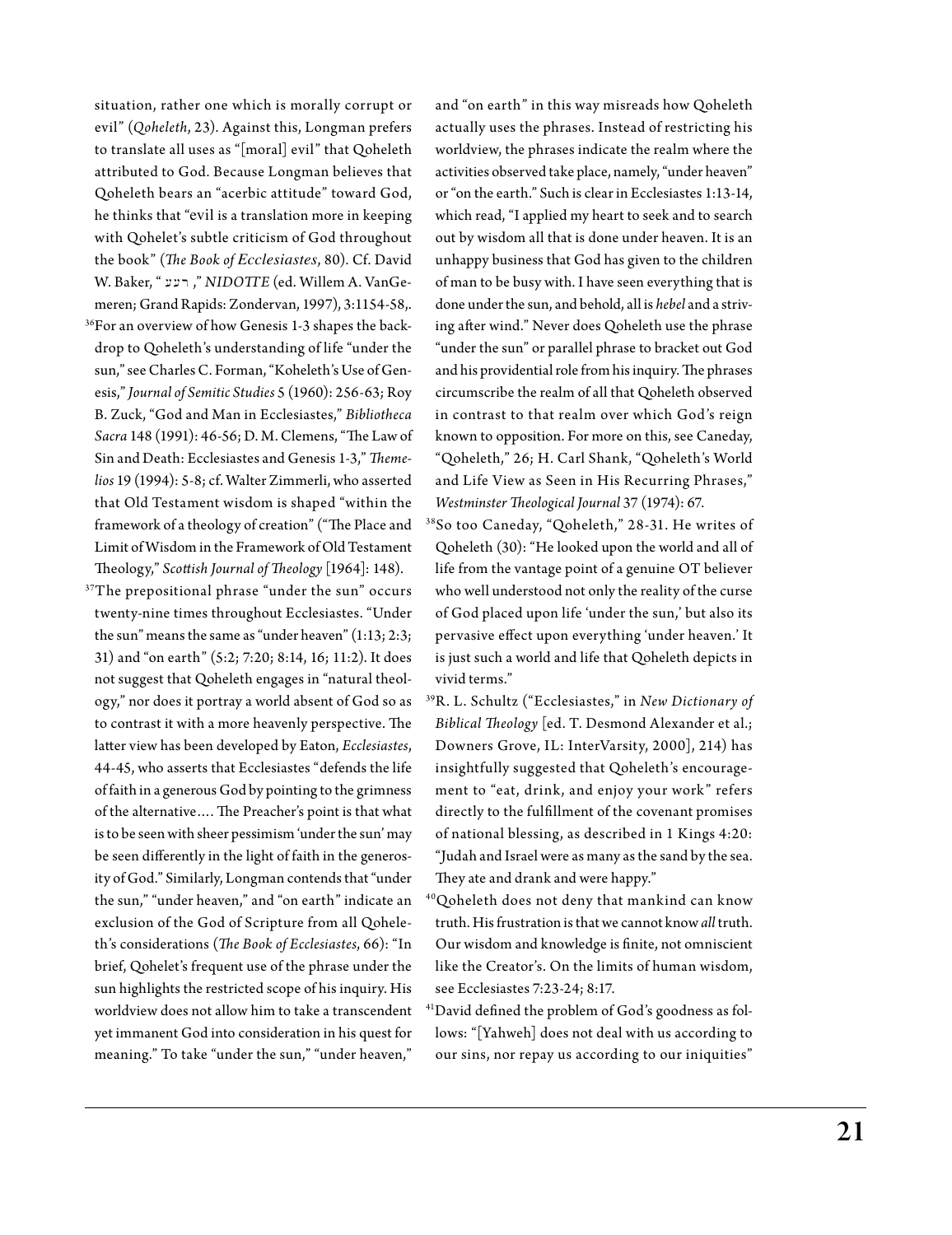(Ps 103:10). Ezra put it this way: "You, our God, have punished us less than our iniquities deserved" (Ezra 9:13). How is such mercy justified?

42Garrett's view is similar (*Proverbs, Ecclesiastes, Song of Songs*, 278): "The Teacher tells his readers how to live in the world as it really is instead of living in a world of false hope. In short, Ecclesiastes urges its readers to recognize that they are mortal. They must abandon all illusions of self-importance, face death and life squarely, and accept with fear and trembling their dependence on God."

43Ogden, *Qoheleth*, 54.

44Fox writes (*A Time to Tear Down and a Time to Build Up*, 45): "It is difficult to distinguish the contextual meaning of *reut-ruah* from that of *hebel*, since in all but two of the nine times that the former occurs it is appended to a *hebel-*judgment and has precisely the same contexts and referents…. In the context there is no sharp and consistent difference."

45Farmer, *Who Knows What is Good?* 143-46.

- 46Fredericks, *Coping with Transience*, esp. 11-32; idem, "Ecclesiastes," 23-30. Along with the use *hebel* and "shadow" in Ecclesiastes 6:12 and Psalm 144:3-4 (cf. Ps. 39:5), he parallels phrases like "a few days" (Eccl. 2:3; 5:17; 6:12) with Job 14:2, 5 (also with "shadow") and 16:22 and links Qoheleth's frequent use of "wind," as in the phrase "striving after wind" (1:14; 2:11, 17, 26; 4:4, 16; 6:9) with uses of wind as transient outside the book (e.g., Isa 57:13; Job 7:6-7).
- <sup>47</sup>Cf. Richard L. Schulz, "A Sense of Timing: A Neglected Aspect of Qoheleth's Wisdom," in *Seeking Out the Wisdom of the Ancients* (ed. R. L. Troxel et al.; Winona Lake, IN: Eisenbrauns), 257-67.

48Fredericks, "Ecclesiastes," 65.

49Douglas B. Miller has synthesized the three main spheres of Qoheleth's wrestlings as "insubstantiality, transience, and foulness" (*Symbol and Rhetoric in Ecclesiastes*, 15; cf. idem, "Qoheleth's Symbolic Use of *Hebel*," *JBL* 117 [1998]: 437-54). Miller helpfully connects these to Qoheleth's use of *hebel* but fails to see the common thread in each is their creation of life's enigmas (cf. Bartholomew, *Ecclesiastes*, 106). For a more developed assessment of Miller's proposal, see the article by A. B. Caneday in this issue of *SBJT*.

- 50Douglas Wilson defines *hebel* as "inscrutable repetitiveness," addressing the painful, even unexplainable cyclical nature of all life (*Joy at the End of the Tether*, 18): "You washed the dishes last night, and there they are again. You changed the oil in your car three months ago, and now you are doing it *again*. All is vanity. This shirt was clean yesterday." While Wilson is correct that the Qoheleth was vexed by the inexplainable nature of the cycles of life, wrestling with issues of time was but one of the "inscrutables" with which Qoheleth struggled.
- <sup>51</sup>In contrast to the majority of translations, Ecclesiastes 2:24 reads not "There is nothing better" but "There is no good in man that he should eat and drink and see his soul good in his toil; also this I see that it is from the hand of God." The Hebrew *min-*comparative is found in 3:22 but a different preposition is used in 2:24; 3:12; and 8:15.
- 52For a similar overview of the following texts, see Ogden, *Qoheleth*, 22-24; idem, "'Vanity" It Certainly Is Not," 302-04; Miller, *Symbol and Rhetoric in Ecclesiastes*, 12-13.
- 53For more on this theme, see Robert K. Johnston, "'Confessions of a Workaholic': A Reappraisal of Qoheleth," *CBQ* 38 (1976): 14-28.
- 54In his interpretation of Ecclesiastes 4:8, Fredericks places the *hebel-*judgment (a positive statement of brevity) up against the statement of tragic pain ("Ecclesiastes," 135). However, because the same reality is portrayed first as *hebel* and then as an "unhappy business," it seems likely that the two designations are working with rather than against one another. It is noteworthy that when *hebel* is followed by "striving after wind" Fredericks does see both phrases working together, the latter clarifying the former (28).
- 55In fairness to this position, one of the *hebel* texts that initially seems to favor a reading of "temporary" is Ecclesiastes 6:12, which Fredericks parallels with Psalm 144:3-4 (ibid., 23). Fredericks views the phrases "the few days," "his *hebel* life," "like a shadow," and "after him" to be "'magnifiers' of the transience of experiences in life and of life itself" (164). In light of the lexical similarities between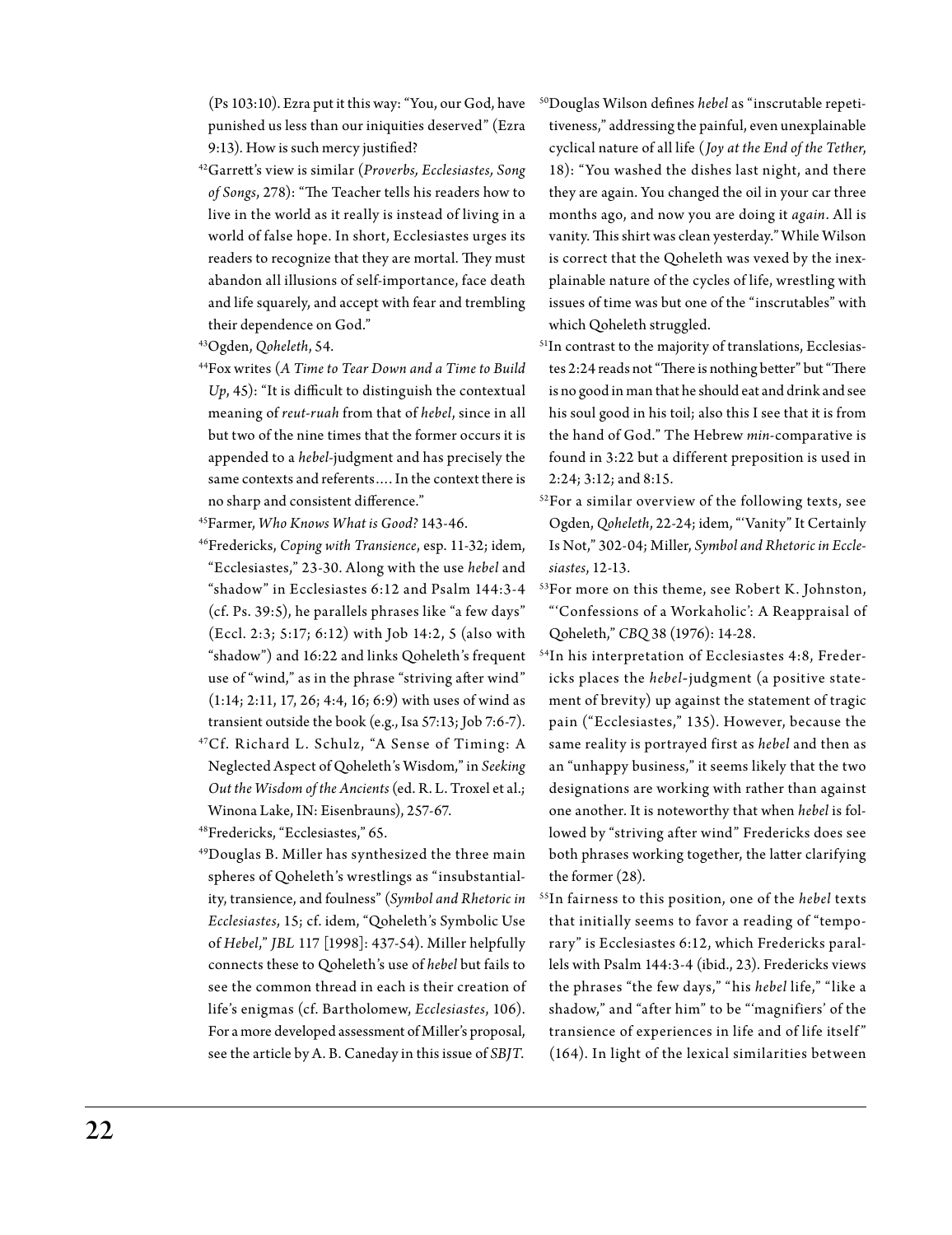this verse and Psalm 144:3-4, a rendering of *hebel* in Ecclesiastes 6:12 as anything but "fleeting" may be hard pressed (so Miller, *Symbol and Rhetoric in Ecclesiastes*, 6). In response, apart from the alleged parallel, it is noteworthy that a rendering as "enigma" makes good sense in 6:12, especially in light of the unanswered questions that bookend the statement: "Who knows?" and "Who can tell?" Furthermore, the parallel text in 8:13 suggests that Qoheleth may in fact be using "shadow" not as a marker of transience but as something one cannot get away from when living "under the sun" (that is, in the light of the sun, shadows are always present). The text reads, "It will not be well with the wicked, neither will he prolong his days like a shadow, because he does not fear before God." While in this age "a sinner does evil a hundred times and prolongs his life" (8:12), in the future God will render judgment upon the wicked in such a way that he will *not* "prolong his days like a shadow" (8:13). If "shadow" means "fleeting" in 8:13, it renders "prolong his days" nonsensical. However, if for Qoheleth "shadow" here expresses an ever-present companion that one cannot separate from in this life, the text makes sense: God's future judgment will *end* the life of the wicked under the sun—all shadows disappearing. When 6:12 is read in this light, *hebel* makes more sense as *enigma* rather than *transient.*  I paraphrase: "For *who knows* what is good for man while he lives the few days of his *enigmatic* life, which he performs like a shadow (that will not let go)! For *who can tell* man what will be after him under the sun?" In this broken, twisted age under the sun, mankind cannot get away from his ever-increasing number of unanswered (and unanswerable) questions. Why me? Why this hard? Why this long? God rarely clarifies such matters, thus graciously putting us in a position to receive his help, for he "opposes the proud but gives grace to the humble" (1 Pet 5:5; cf. 2 Cor. 1:8-9; 12:9).

56In his excellent article ("The Message of Ecclesiastes," 92), Robert V. McCabe tags *hebel* "frustrating enigma." The addition of "frustrating," however, seems superfluous, for "enigma" is itself the source or provocation of frustration. Fox helpfully distinguishes that which is incomprehensible from that which is absurd as follows (*A Time to Tear Down and a Time to Build Up*, 34): "'Incomprehensible" indicates that the meaning of a phenomenon is opaque to human intellect but allows for, and may ever suggest, that it is actually meaningful and significant. To call something 'absurd,' on the other hand, is to claim some knowledge about its quality: the fact that it *is* contrary to reason—perhaps only to human reason, but that is the only reason we have access to, unless one appeals to revelation."

- 57The NIV11 rendering of *mataiotēs* as "frustration" (so too NIV) is better than the more common "futility" found in other versions (NASB, NRSV, ESV, HCSB, NKJV). If Paul's point was that life is "futile," "in vain," or "for nothing" he would have likely chose *eikē*, as in "unless you believed *in* vain" (1 Cor 15:2; cf. Rom. 13:4), or *kenos*, as in "his grace toward me was not *in vain*" or "our preaching is *in vain*" (1 Cor 15:10, 14).
- 58The closely related *ra῾yon libbo* "striving of his heart" occurs in 2:22.
- 59The KJV's rendering "vexation of spirit" is likely due to a mistaken identification of *re῾ut* and *ra῾yon* with the root *r''* "badness" rather than *r῾h* "shepherding, pursuit" or "desire, will, thought."
- <sup>60</sup>*BDB*, 944-46; *HALOT*, 1265-66; *CDCH*, 426. The Aramaic form *re῾ut* means "will, desire" (of a king or God) in Ezra 5:17 and 7:18, whereas the plural of the Aramaic *ra῾yon* denotes frustrating, perplexing, or incomprehensible "thoughts" throughout Daniel (2:29-30; 4:16; 5:6, 10; 7:28).
- 61So Ogden, *Qoheleth*, 24: "What Qoheleth describes is the attempt to bring the wind under control, to make it blow in a certain direction according to the dictates of the shepherd. From this perspective we see it as a delightful idiomatic phrase for attempting the impossible." Garrett prefers "a chasing after the wind" and asserts: "You can never catch it; but if you do catch it, you do not have anything anyway" (*Proverbs, Ecclesiastes, Song of Songs*, 289).
- 62Fox prefers this reading (*A Time to Tear Down and a Time to Build Up*, 42-45; idem, *Ecclesiastes*, xx).
- 63So Fredericks, "Ecclesiastes," 53: "I translate *re῾ut*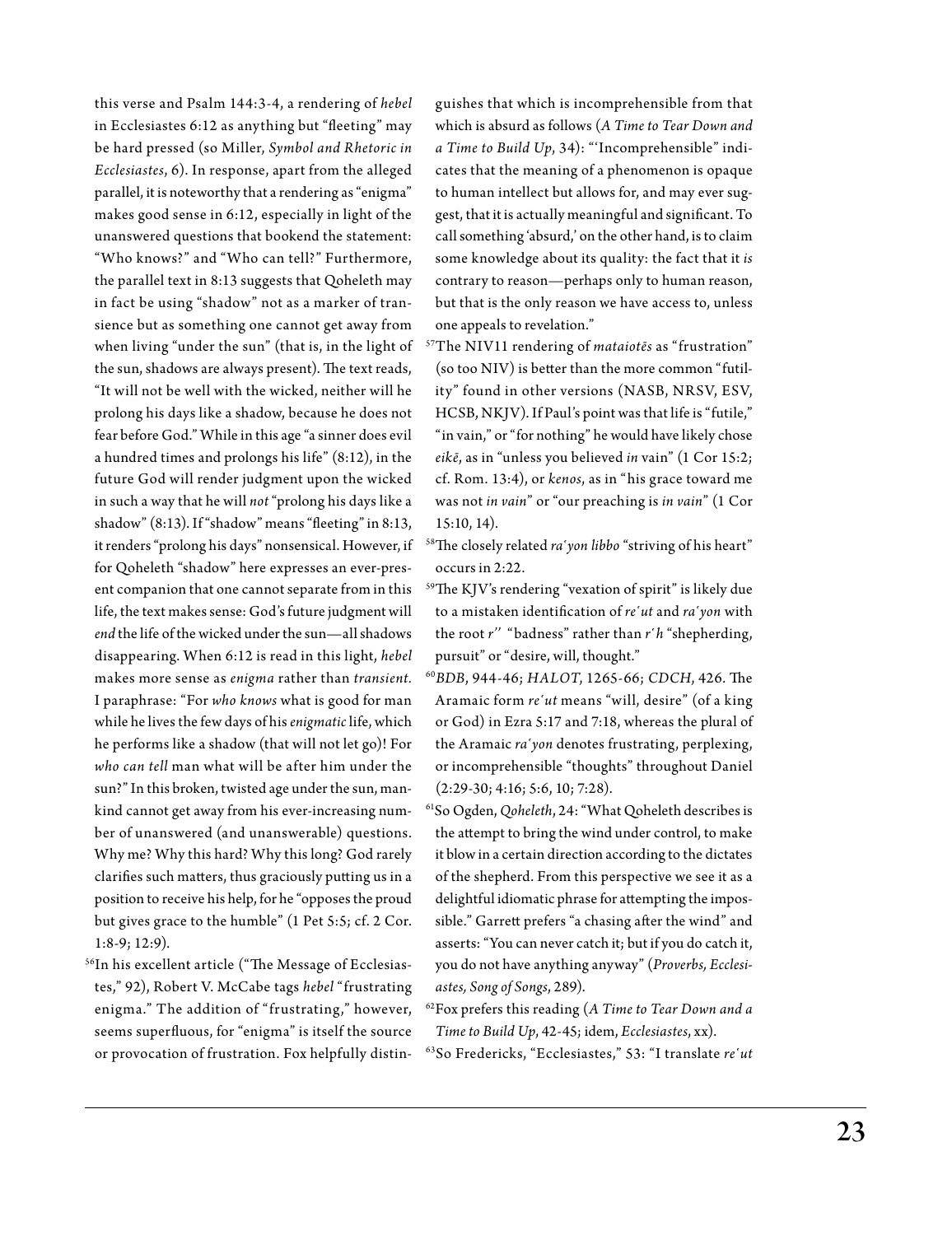*ruah* … as 'the wind's desire' or 'the whim of the wind', connoting the brevity of life and its experiences, which are like the unpredictable wind's desire. The wind periodically changes from north to south, east to west, downward, upward, around, and even temporarily becomes absolutely still."

- 64As observed by Fox (*A Time to Tear Down and a Time to Build Up*, 45-46), the term *rayon* is frequent in Daniel, always referring to "a confused, disturbing thought, either in a dream (2:29, 30) or in response to a dream (4:16; 5:6, 10; 7:28)."
- 65Cf. ibid.
- 66I am not including the feminine substantival adjective *ra*<sup> $\cdot$ </sup> *a* "evil," for it derives from the root *r*<sup> $\cdot$ </sup>.
- 67Whybray, *Ecclesiastes*, 172. Longman writes, "To put stress on the oneness of God … seems totally out of place since this issue has not bee raised in the book" (*Ecclesiastes*, 279).
- 68Fox, *Qohelet and His Contradictions*, 325-26; cf. idem, "Frame-Narrative and Composition in the Book of Qohelet," *Hebrew Union College Annual* 48 (1977): 102-03; idem, *Ecclesiastes*, 84.
- 69See E. Kautzsch and A. E. Cowley, eds., *Gesenius' Hebrew Grammar* (Oxford: Oxford University Press, 1910), §125b; Paul Joüon and T. Muraoka, *A Grammar of Biblical Hebrew* (rev. ed.; Subsidia Biblica 27; Rome: Pontificio Istituto Biblico, 2006), §137u-v. Cf. Bartholomew, *Ecclesiastes*, 368.

70So Fredericks, "Ecclesiastes," 248.

 $71$ Cf. Sirach 18:13. See G. Wallis, "רֵעָה"," in *TDOT* (ed. G. Johannes Botterweck et al.; trans. David E. Green; Grand Rapids: Eerdmans, 2004); Louis Jonker, " h[r ," in *NIDOTTE* (ed. Willem VanGemeren; Grand Rapids: Zondervan, 1997), 3:1138-43. Cornelius, " h r/h r o," in *NIDOTTE* (ed. Willem VanGemeren; Grand Rapids: Zondervan, 1997), 3:1143-44.  $72$ For a developed discussion of God's oversight over both natural and moral evil, yet in a way that he never sins, see John Piper, "Is God Less Glorious Because He Ordained That Evil Be? Jonathan Edwards on the Divine Decrees," in *Desiring God: Meditations of a Christian Hedonist* (rev. and exp.; Sisters, OR: Multnomah, 2003), 335-52. Disappointedly, this appendix was removed from the 2011 edition; however, an earlier version of this essay can still be found at http:// www.desiringgod.org/resource-library/conferencemessages/is-god-less-glorious-because-he-ordainedthat-evil-be.

- 73G. Wallis observes that in both ancient Mesopotamia and Egypt, the notion of the gods being guardian shepherds of the universe in general and of all people  $i$ ון 13:548-49). "לְיָעָה" (13:548-49).
- 74Fox, who is followed by Longman, has strongly argued that the epilogue and body stand at odds, the latter correcting the former ("Frame-Narrative and Composition in the Book of Qoheleth," 96-106; cf. Longman, *Ecclesiastes*, 15-20, 29-40, 274-84; G. T. Sheppard, "The Epilogue to Qohelet as Theological Commentary," *CBQ* 39 [1977]: 182-89; G. H. Wilson, "'The Words of the Wise': The Intent and Significance of Qoheleth 12:9-14," *JBL* [1984]: 175-92). In contrast, I believe a strong case can be made for viewing the epilogue and body as unified in theology and viewpoint. On this, see Andrew G. Shead, "Reading Ecclesiastes 'Epilogically," *Tydale Bulletin* 48 (1997): 67-91; Bartholomew, *Reading Ecclesiastes*, 139-71; idem, *Ecclesiastes*, 362-73; Fredericks, "Ecclesiastes," 243-52.
- 75See Wilson, "The Words of the Wise," 175-92; Schultz, "Ecclesiastes," 211-15; Bartholomew, *Ecclesiastes*, 368, n.45.
- 76So Fox, *A Time to Tear Down and a Time to Build Up*, 49.
- 77For examples of the three-fold division Law, Prophets, Writings outside Scripture, see the prologue to Ben Sirah and 4QMMT C.10 in the Dead Sea Scrolls. The canonical arrangement of the Old Testament that I follow comes from the most ancient complete listing of the Jewish canonical books, which dates to around the time when the New Testament was being formed (*Baba Bathra* 14b; ca. A.D. 50). For arguments favoring this approach, see R. T. Beckwith, "The Canon of Scripture," in *New Dictionary of Biblical Theology* (Downers Grove, IL: InterVarsity, 2000), 31-32; idem, *The Old Testament Canon of the New Testament Church* (Grand Rapids: Eerdmans, 1984); Stephen G. Dempster, "From Many Texts to One: The Formation of the Hebrew Bible," in *The World of the Arameans:*